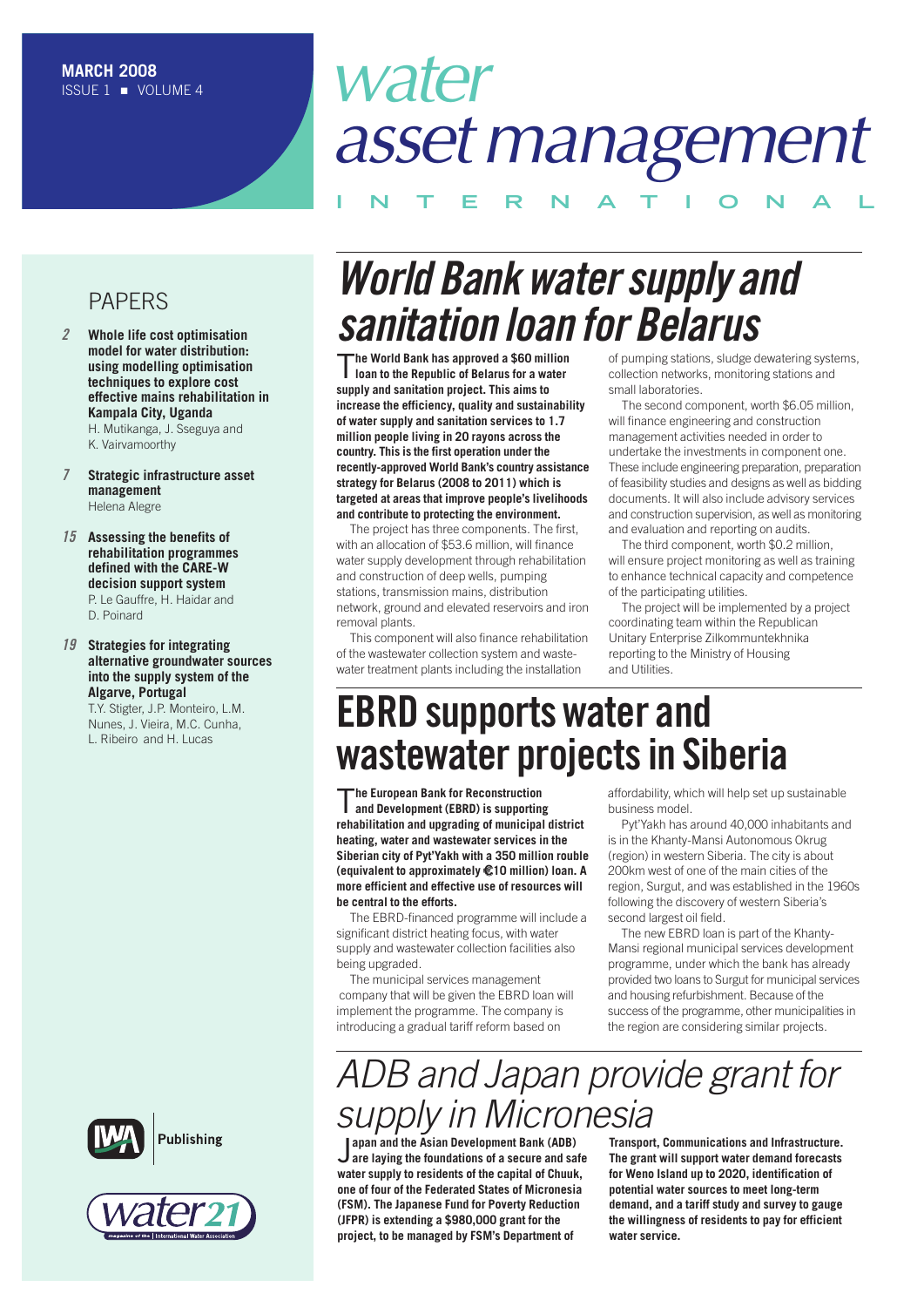#### *water assetmanagement* **I N T E R N A T I O N A L**

EDITORIAL

#### **Editors**

Dr John Bridgeman j.bridgeman@bha

Professor Stewart Burn Stewart.Burn@csiro.au

Andrew Smith andrew.smith@yorkshirewater.co.uk

**Water Asset Management International is an international newsletter on asset management in water and wastewater utilities. The focus of the newsletter is on the strategic aspects of this developing field, providing utilities with international perspectives on infrastructure planning and maintenance as they seek to deliver cost-effective services to their customers.**

Instructions for authors are available at: www.iwaponline.com/wami/i2a.htm

Papers for consideration should be submitted to the editors or to:

Catherine Fitzpatrick Publishing Assistant cfitzpatrick@iwap.co.uk

#### PUBLISHING

#### **Associate Publisher** Keith Hayward khayward@iwap.co.uk

**Publisher** Michael Dunn

Water Asset Management International is published four times a year (March, published four times a year<br>ne, April, December) by IWA Publishing. Statements made do not represent the views of the International Water Association or its Governing Board.

#### **IWA Publishing Alliance House,**

**12, Caxton Street, London SW1H 0QS, UK** Tel: +44 (0)20 7654 5500 Fax: +44 (0)20 7654 5555 Email: publications@iwap.co.uk Web: www.iwapublishing.com

#### **SUBSCRIPTIONS**

Water Asset Management International is available as either a print or an online subscription.

2008 price (4 issues): £187 / €282 / \$373 (IWA members: £162 / €243 / \$312)

**Contact** Portland Customer Services Commerce Way, Colchester, CO2 8HP, UK Fax: +44 (0)1206 79331 Email: sales@portlandpress.com

**Or visit:** www.iwaponline.com/ wami/subscriptions.htm

**Design & print** Original design: John Berbuto Printed by Hobbs The Printers, UK

ISSN (print): 1814-5434 ISSN (online): 1814-5442

© IWA Publishing 2008

# **Whole life cost optimisation model for water distribution systems: using modelling optimisation techniques to explore cost-effective mains rehabilitation in Kampala City, Uganda**

As the assets in the ground continue to age, concern is growing about their continuing performance and the risks of future failure. Like most other utilities, water authorities must manage many aging capital assets that are in varying degrees of deterioration; some of which are nearing the end of their useful lives.

Rehabilitation and/or replacement of deteriorating pipe components demands huge sums of money from annual budgets of water utilities worldwide and yet the funds available for rehabilitation of these assets is limited. It is important therefore that the available funds are used in the most effective manner.

In order to ensure that the available funds are used in the most effective manner, it is important that their capital maintenance decisions not only reflect costs borne now but also the likely costs in the future, and how these can be optimised. This paper attempts to address the issue of optimal Whole Life Costing (WLC) rehabilitation and maintenance strategy of water distribution assets using genetic algorithm technique. The whole life cost approach for rehabilitation and maintenance of water distribution systems is aimed at optimising the present value of pipe replacement, repairs and cleaning costs over a defined analysis period

while requirements for water standards are fulfilled.

The WLC analysis depicts a rehabilitation strategy over a defined analysis period together with the corresponding cost profile. H. Mutikanga, J. Sseguya and K. Vairvamoorthy use a case study in Kampala City, Uganda to demonstrate that the genetic algorithm can assist in planning of rehabilitation of water distribution systems.

**H. Mutikanga**, National Water and Sewerage Corporation, Kampala, Uganda Email: harrison.mutikanga@nwsc.co.ug

**J. Sseguya**, UNESCO-IHE, Delft, The **Netherlands** Email: segyjp@yahoo.co.uk

**K. Vairvamoorthy**, UNESCO-IHE, Delft, The Netherlands Email: k.vairavamoothy@unesco-ihe.org

© IWA Publishing 2008

**The cornerstone of any healthy population is access to safe drinking water.Because of the importance of safe drinking water for the needs of society and for**

**industrial growth, considerable emphasis recently has been given to the condition of the infrastructure (Mays, 2000).The findings of several prominent**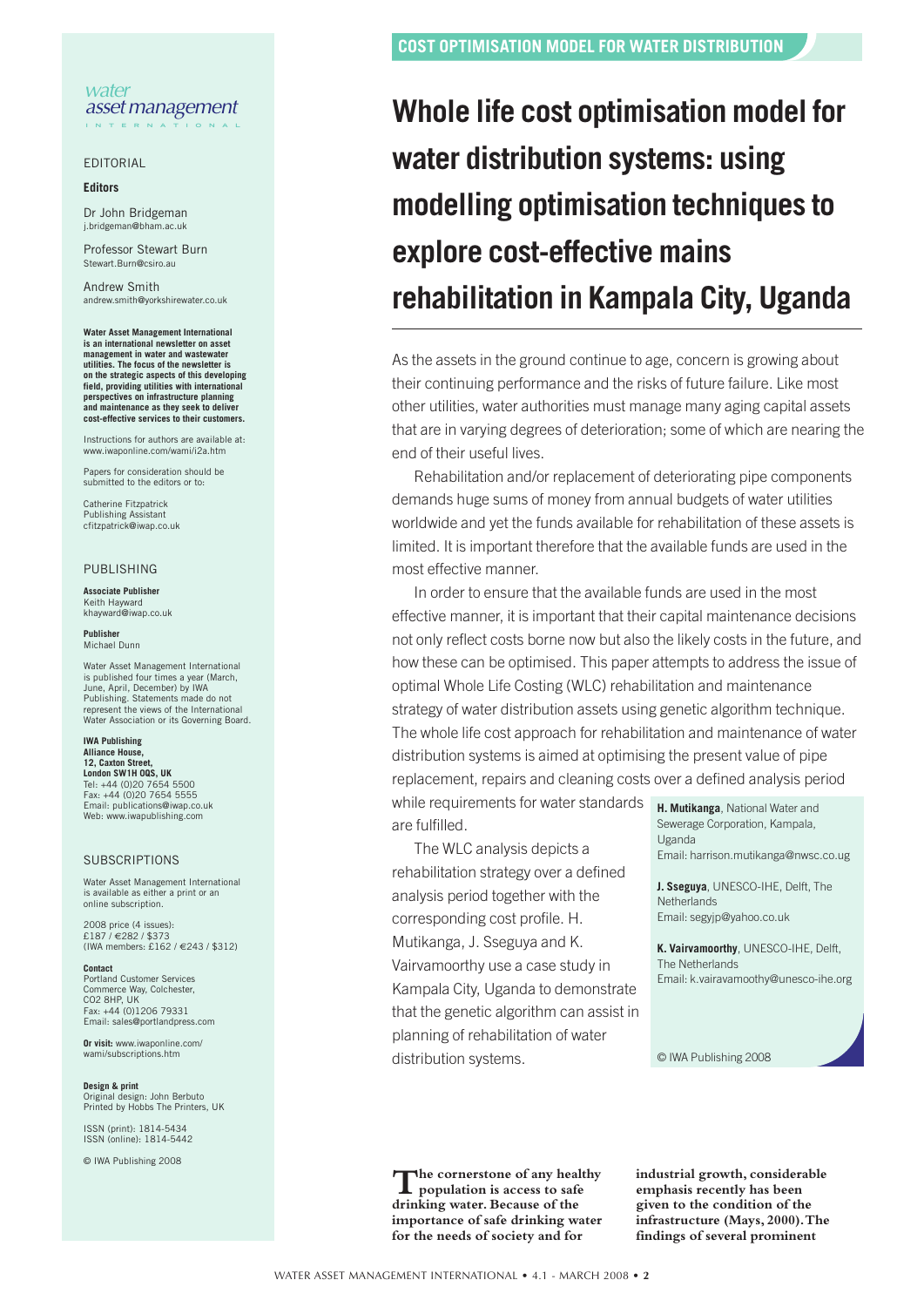**studies forecasting capital investment needs for water systems has brought the subject of buried infrastructure asset management to the forefront of priority issues facing the water industry (AWWSC, 2002).**

Distribution networks often account for up to 80% of the total expenditure involved in water supply systems. As water mains deteriorate both structurally and functionally, their breakage rates increase, network hydraulic capacity decrease, and the water quality in the distribution system may deteriorate.Scarce capital resources make it essential for planners and decision makers to seek the most cost-effective rehabilitation and renewal strategy.The ideal strategy should exploit the full extent of the useful life of the individual pipe while addressing issues of safety,water quality and economic efficiency.

The efficient long-term management of large-scale public funded assets is therefore an area of growing importance.Ageing infrastructure, growth,and limited capital all result in the need for more robust and rigorous methodology to prioritise rehabilitation and renewal decisions and more importantly, to forecast future expenditure requirements (Watson et al,1999).The study demonstrates the use of genetic algorithm technique to identify a near optimal rehabilitation strategy while considering the full extent of the useful life of the individual pipe. GeneticAlgorithms have been successfully used in design of water distribution systems (Simpson et.al 1994;Dandy et.al 1996) and for optimal scheduling of water pipe replacement (Dandy and Engelhardt 2001).

This paper describes how the application of the whole life costing optimisation model has been applied to the distribution system in the city of Kampala in Uganda to facilitate the decision-making process in rehabilitation of water distribution systems.The approach does not only reflect the costs borne now but the likely costs in the future, and how these might be optimised.The whole life costing approach to the network management is very much desirable and aimed to achieve lowest network provision and operating cost when all costs are considered to meet regulatory standards.

*Table 1* **Size and material distribution of pipes in Mbuya zone**

The methodology described herein involves the application of whole life cost optimisation regarding rehabilitation of water distribution systems.The approach is presented as software and applied to a zone within the Kampala water distribution network to facilitate decision-making

*Figure 1* **Distribution network layout for Mbuya zone**



process in the management of system assets. For the case study, data requirements and pipe prediction models are presented, followed by the whole life cost rehabilitation framework that is subsequently optimised by the genetic algorithm (GA).

The outcome of the programme is presented, discussions made and conclusions drawn.Areas of possible future work are also highlighted.

#### **Application of WLC to Mbuya zone in the Kampala distribution network**

Kampala is the largest city in Uganda.It is the capital city and motor of the Ugandan economy.The service area encompasses an area of about 250 km<sup>2</sup>. Population estimates based on 2002 National Census Data indicate that some 1.35 million inhabitants live in the service area with 1.21 million in the Kampala district.The annual growth rate since 1991 census is 3.8%. Daily water production is 130,000 m3 /day from three treatment plants in Gaba abstracting water from Lake Victoria.The distribution network comprises of about 1700 km of pipelines of varying sizes and materials; various reservoirs and booster stations.

The developed whole life cost optimisation model has been tested on Mbuya zone (Kampala water distribution system).The network has

| Pipe No.       | Pipe Material | Pipe diameter (mm) |
|----------------|---------------|--------------------|
| $\overline{c}$ | Plastic-PVC   | 100                |
| 3              | Plastic-PE    | 50                 |
| 4              | Plastic-PE    | 40                 |
| 5              | Steel         | 100                |
| 6              | Plastic-PVC   | 100                |
| 7              | Steel         | 100                |
| 8              | Steel         | 100                |
| 9              | Steel         | 50                 |
| 10             | Plastic-PVC   | 80                 |
| 11             | Plastic-PVC   | 80                 |
| 12             | Plastic-PVC   | 100                |
| 13             | Plastic-PVC   | 50                 |
| 14             | Steel         | 100                |
|                |               |                    |

13 pipes of steel and plastic pipes with diameters ranging between 100 – 40mm.It was not possible to consider a large section of the network because of the insufficient data and the nonexistence of a 24-hour hydraulic model.Mbuya zone was considered because it was possible to isolate it from the entire network and build a small hydraulic model.The demands on the system were assigned based on the data from billing system for the block maps covering Mbuya zone.The major advantage of using a hydraulic model is that it reflects the distribution of demand throughout the system and ensures that the hydraulic performance of the system can be predicted fairly accurately.The network layout of the Mbuya zone is shown in the Figure 1 and the water supply pipes size and material distribution are shown in Table 1.

#### **Problem formulation**

The analysis is a multiple time-step where scheduling of rehabilitation works is considered over a period of 25 years,in five-year steps.Each stage represents a five-year time segment in the planning horizon of 25 years.At each stage the decision variables represent different types of feasible rehabilitation strategies that are applicable to each pipe segment.

In this study, three rehabilitation options are considered; replacement, cleaning and do nothing. Repair costs of the pipes over analysis period are considered and determined by when it is replaced.

#### **Costs of system**

Repair costs  $(C1)$  =

$$
\frac{BR(d_i, t) * BC(d_i) * BCF * l_i * 5}{(1+r)^{5t}}
$$

(1)

### Where:

 $BR(d_i, t)$  = failure rate for diameter  $d_i$  at time step *t* in expected bursts/km/year for pipe *i* as given in equation 12 and assumed average in a time step;  $BC(d_i) = burst cost for Kampala Water;$  $l_i$  is the length of the pipe (km);  $t =$  time step  $(0, 1, 2...5)$ ; r is the discount rate; *BCF* = Burst cost factor to cater for indirect costs i.e.traffic disruption and damage to third parties.

#### **Replacement costs**

The PresentValue of the replacement cost of a pipe with diameter *di* in a time period t is given by:

$$
\text{Replacement (C2)} = \left(\frac{R(d_i)^* l_i}{(1+r)^{5t}}\right)
$$
\n
$$
\tag{2}
$$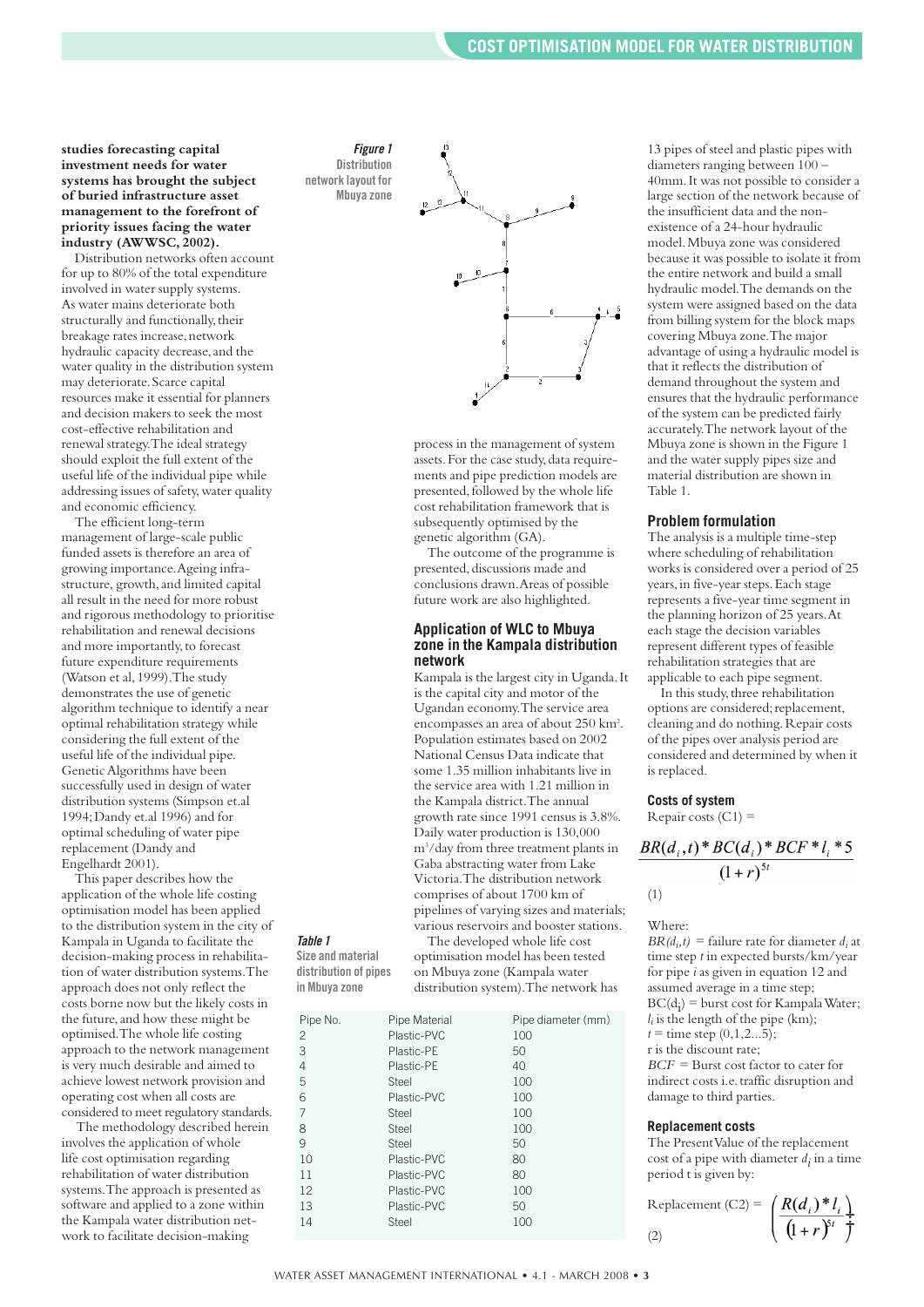Where:

 $R(d_i)$  = cost/m length of replacing the pipe with diameter *di* and is given by 1.1di<sup>1.5</sup> (Vairavamoorthy and Ali, 2000; Savic andWalters,1997).The unit cost function is adjusted to  $R(d_i) = d_i^{0.6}$  to closely depict costs of KampalaWater. Table 2 gives the corresponding unit costs for the available diameters.

#### **Cleaning costs (C3)**

(C3)= 
$$
\frac{0.06 * d_i^{0.6} * l_i}{(1+r)^{5t}}
$$
  
(3)

Where  $0.06$ <sup>\*</sup>di<sup>0.6</sup> cost of cleaning pipes (\$/m length); the unit cost for the cleaning option is a percentage of the replacement cost in equation (2).Table 3 gives the unit costs for the cleaning option for the available diameters. The multiple time step problem is given as below:

Minimise (**whole life rehabilitation**  $\cos t$ <sup>=</sup>

$$
\min \sum_{t=1}^{S} system(\cos t_t)
$$
\n(4)

Where:

system(
$$
\text{cost}_i
$$
) =  $\sum_{y=0}^{N} Cost_y(d_i)$  (5)

Where:

$$
Cost_{y}(d_i) = \text{C1} + \text{C2} + \text{C3}
$$

(6)

N is the number of pipes in the network.

The constraints are:

• Conservation of mass in the distribution network

$$
\sum_{j \in J_i} Q_{ij} + C_i = 0
$$
 For all pressure nodes I (7)

Where  $Q_{ii}$  is the flow in the element connecting  $i$  and  $j$ ;  $C_i$  is the consumption at node *i* and *ji* is the set of all pipes connected to node *i*:

• Conservation of energy

$$
\sum_{ij\in p_l}\Delta H_{ij}\,=0\quad \text{ for all }p l
$$

(8)

Where  $\Delta H_{ii}$  is the head loss in the

element *ij*; *pl* is the set of all links that form the loop;  $\Delta H_{ii}$  = H*i* H<sub>j</sub>

• Minimum nodal pressures at all nodes

The pressure head h*i* being supplied at each demand node should be equal to or greater than the minimum allowed pressure head H*<sup>l</sup>* .

h*<sup>i</sup>* > H*<sup>l</sup>* for all nodes I

*Penaltycost*

(9)

The penalty cost was computed based on the sum of the pressure violation in all the violating nodes.This ensures that chromosomes with more nodes violating pressure and with large levels of violation have high penalty costs and those with few violating nodes and low levels of violation have low penalty costs.Rehabilitation strategies with no pressure violation at all nodes for the entire analysis period will have zero penalty;high fitness and greater chances of surviving to the next generation.

The penalty function used is as below:  $\mathbf{v}$ 

$$
n \text{alty Cost} = \sum_{i=1}^{n} \gamma \left| H_{\min} - H_{actual} \right|
$$

(10)

 $p_e$ 

Where:  $\gamma$  = penalty coefficient H*min* = Minimum allowable pressure H*actual* =Actual nodal pressure  $N =$  Number of pressure violating nodes

A penalty coefficient of 1000 was used as this ensures that infeasible solutions are eliminated gradually from the population.A minimum allowable pressure value of 30m was considered.

#### **Pipe condition prediction models**

#### **Pipe failure rate**

Pipe break rate is one of the ways to account for pipe structural integrity.In order to estimate future repair costs for the different pipes in the network, it is necessary to predict pipe failure rates basing on available data (Dandy and Engelhardt,2001).

From the equation for repair costs,it is necessary to predict pipe failure rates in five yearly intervals.It was not possible to model deterioration curves for this case study due to a lack of required data.

Therefore the pipe condition prediction model assumed in the research work is based on research work done in modelling the physical processes of pipe deterioration

| Pipe Diameter (mm) | Unit cost (\$/m) |
|--------------------|------------------|
| 100                | 15.8             |
| 80                 | 13.8             |
| 50                 | 10.5             |
| 10                 | Q 1              |

and failure.

*Table 2* **Unit** costs for pipe

**replacement**

The preferred model depicts an exponential increase in water main breakage rates over time as outlined below (Constantine and Darroch 1995;Marvin 1996).

$$
y = ax^t
$$
 (11)

Where: y = failure rate (breaks/km/year);  $x = age of the pipe in years;$ a and b are empirical coefficients

| Pipe Diameter (mm) | Unit cost (\$/m) |  |
|--------------------|------------------|--|
| 100                | 0.95             |  |
| 80                 | 0.83             |  |
| 50                 | 0.63             |  |
|                    | 0.55             |  |

*Table 3*

**Unit** costs for **cleaning option**

The pipe deterioration model assumed in the model takes the following form and it is not representative of the case study situation.

 $y = 0.002 \exp(-0.01 d_i) \text{age}_i^2$ 

(12)

#### Where y = failure rate (breaks/km/year)  $d_i$  = diameter of pipe *i*

 $age<sub>i</sub> = age of pipe *i* (years)$ 

The deterioration model depends on pipe material and environmental factors but in this optimisation model, it is assumed both pipe materials do obey the hypothetical function in equation 11.

#### **Hydraulic carrying capacity**

In modern cement-lined and plastic pipes,the pipe roughness changes slowly over the life of the pipe (with the exception of waters with significant scaling potential of poor removal of aluminium hydroxide flocs) (Walski et al, 1998). Knowledge of pipe roughness (C-factor) of in-place water mains is critical for network hydraulic performance and pipe sizing calculations.

(Walski et.al,1998) proposed a conductivity coefficient deterioration model for an existing pipe as shown below:

$$
C - \text{Factor}(t) = e + a_i(t + g_i)
$$
  
18-37.2 log  $\frac{P}{D_i}$ 

$$
(13)
$$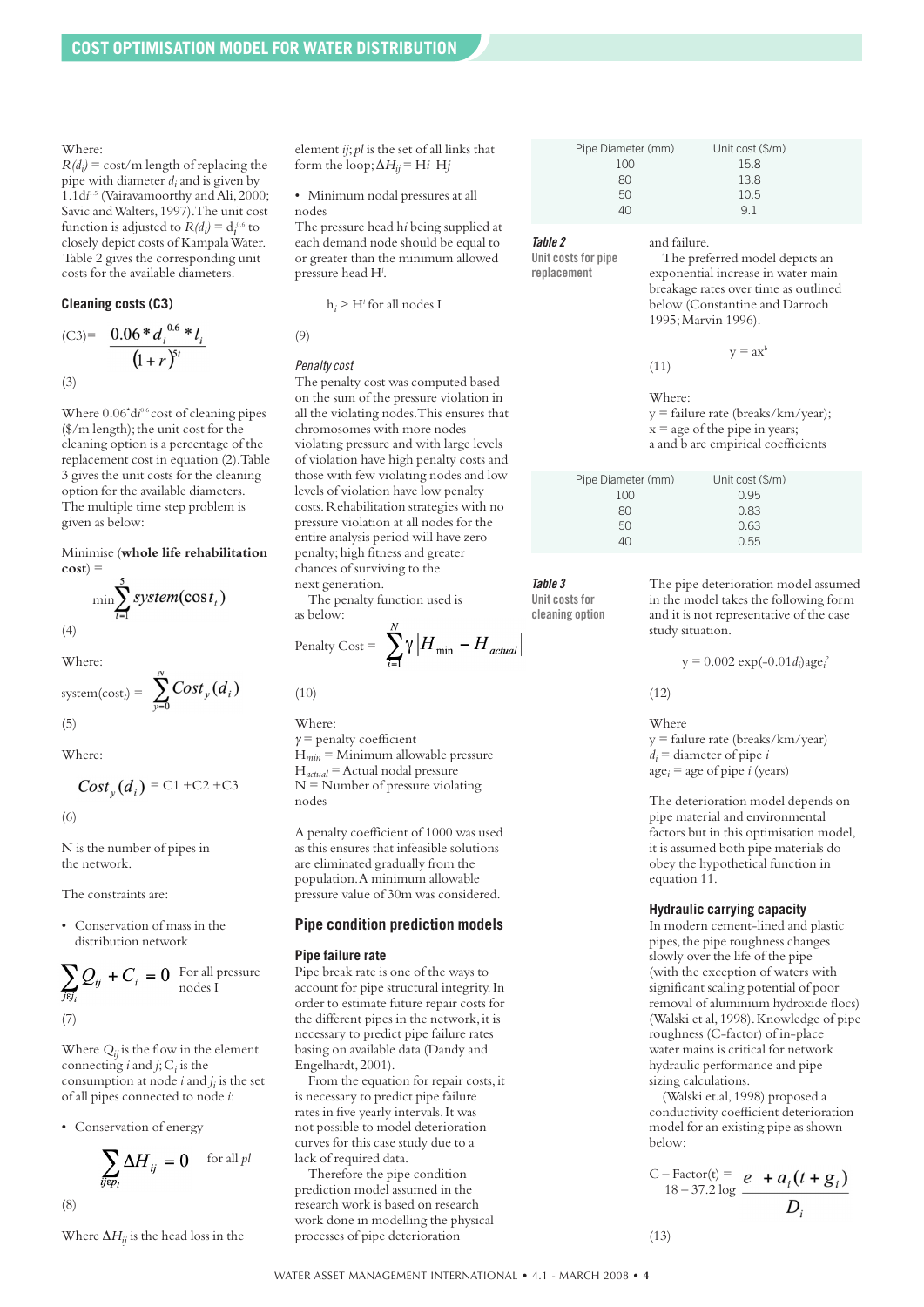#### Where:

e = initial roughness in pipe *i* at the time of installation when it was new (m)  $t =$  time elapsed from present time to future periods (years)  $a_i$  = roughness growth rate in pipe *i*  $(m/yr)$  $g_i$  = age of pipe *i* at the present time

(time of analysis) (years)

 $D_i$  = diameter of pipe *i* (m)

In the optimisation routine, the hydraulic carrying capacity of the pipes is assumed to obey the above model over the analysis period.

The initial roughness depends on the pipe material, but a typical value of 0.0006 ft (0.18mm) gives reasonable results for new pipes and is reasonably close to values reported by Lamont (1981) (Walski et al,1998).

Methods to predict the roughness growth rate must take into account water quality.Colebrook andWhite (1973) reported values of roughness growth rate ranging from 0.000018ft/yr (0.066mm/yr) to 0.00017ft/yr (0.63mm/yr).In this model a is assumed to be 0.2mm/yr.

#### **Genetic algorithms**

Search technique has proven to find better solutions when applied to pipe network problems (Savic andWalters 1997) than other optimization techniques.The main advantage is the use of population of solutions that simultaneously search various parts of solution space, the long computation time for the different simulations is the main disadvantage.

#### *GA representation ofsolution*

GAs represents a solution as a string of numbers or chromosomes.They utilize genetic operators of selection, crossover and mutation to shuffle these individuals into new population based on individuals'fitness.This is repeated until convergence is achieved.

For the whole life cost rehabilitation strategy,six bits denoting decision variables at each five-year time step covering a period of 25 years represent each pipe.With a network of 13 pipes,

#### *Table 4*

**Coding of chromosomes**

| Time step code | Time step in years | <b>Options code</b> | <b>Option</b> |
|----------------|--------------------|---------------------|---------------|
|                | 0                  |                     | No Action     |
|                | 5                  |                     | Cleaning      |
| 2              | $\overline{1}$ ()  | っ                   | Replacement   |
| 3              | 15                 |                     |               |
|                | 20                 |                     |               |
| 5              | 25                 |                     |               |

a solution of 72 bits is considered. Decision variables at a time step are randomly selected, with chances of pipe replacement limited. Table 4 gives the GA representation for the timing and decision variables.

#### Genetic operators

The GA begins by randomly generating the chromosomes for each individual in the population.These individuals are assigned a fitness value based on the solution's total cost including the penalty component.Some individuals are then selected for mating using the tournament selection method.Here a given number of individuals are chosen randomly from the population and then compete; the individual with the highest fitness undergo mating.The tournament size used was five.From selection there are two operators that are used to generate the offspring's chromosomes i.e. crossover and mutation.

The crossover function chooses a point randomly between both parents and the offspring inherit the genes of their parents along this crossover point. The offspring is recombined according to the probability of crossover.A cross over probability of 0.8 was used in the model as this seemed to be optimum value from trial runs.

In the whole life cost optimisation model,uniform mutation method was used where by a new value for each variable is chosen uniformly on an interval centred on the parent value.A mutation coefficient of 0.1 was used in the model for all the test cases used.A discount rate of 6% and a population size of 100 were considered.

#### **Results**

*Table 5* **Network rehabilitation strategy**

A maximum number of generations is specified at the beginning of the

programme and the programme returns the lowest cost value recorded after the generations are completed. Three maximum generation numbers of 500,1000 and 2000 were considered to identify consequences of this parameter to the result.Generation is the number of iterations the programme is allowed to perform.

The optimal cost values depict a slight improvement with increase in maximum number of generations. The run time of the programme increases with increase in number of maximum generations.

Table 5 shows the network rehabilitation strategy with optimal options for each pipe over the analysis period.(Maximum Generation Number 2000).

#### **Comments**

The results from the analysis above demonstrate the ability of the model in searching for good solutions for a small network where cleaning and replacement are the rehabilitation options. Though the global optimum may not be guaranteed, the solution obtained can be relied on as a good local optimum solution. Penalty function ensures that the infeasible solutions are eliminated.

The higher the maximum generation number, the better the solutions but this has a negative effect on the run time of the programme. Run time increases with increase in maximum generation number.The model has been tested on a small network of only 13 pipes;its performance in handling big networks is not ascertained.

Basing on research carried out in drinking water supply facilities in Municipalities in Canada, the NGSMI indicates that a water main with break rate greater than 4 breaks/km/year

|                | Time      |                 |           |           |           |           |
|----------------|-----------|-----------------|-----------|-----------|-----------|-----------|
| Pipe           | 0 years   | 5 years         | 10 years  | 15 years  | 20 years  | 25 years  |
| 14             | Cleaning  | Cleaning        | Cleaning  | Cleaning  | Cleaning  | Cleaning  |
| 2              | Cleaning  | Cleaning        | Cleaning  | No-Action | Cleaning  | Cleaning  |
| 3              | Replace   | Cleaning        | No-Action | Cleaning  | No-Action | No-Action |
| $\overline{4}$ | No-Action | Replace         | No-Action | Cleaning  | Cleaning  | No-Action |
| 5              | No-Action | <b>Cleaning</b> | Cleaning  | Cleaning  | Cleaning  | No-Action |
| 6              | Cleaning  | No-Action       | Cleaning  | Cleaning  | Cleaning  | Cleaning  |
|                | Cleaning  | Cleaning        | No-Action | Cleaning  | No-Action | Cleaning  |
| 8              | No-Action | No-Action       | Cleaning  | Cleaning  | Cleaning  | No-Action |
| 10             | Cleaning  | Cleaning        | No-Action | Cleaning  | Cleaning  | No-Action |
| 9              | Cleaning  | No-Action       | Replace   | Cleaning  | Cleaning  | Cleaning  |
| 11             | Cleaning  | No-Action       | Cleaning  | Cleaning  | No-Action | Cleaning  |
| 12             | Cleaning  | Cleaning        | Cleaning  | Replace   | Cleaning  | Cleaning  |
| 13             | Cleaning  | Cleaning        | Cleaning  | Cleaning  | Cleaning  | Cleaning  |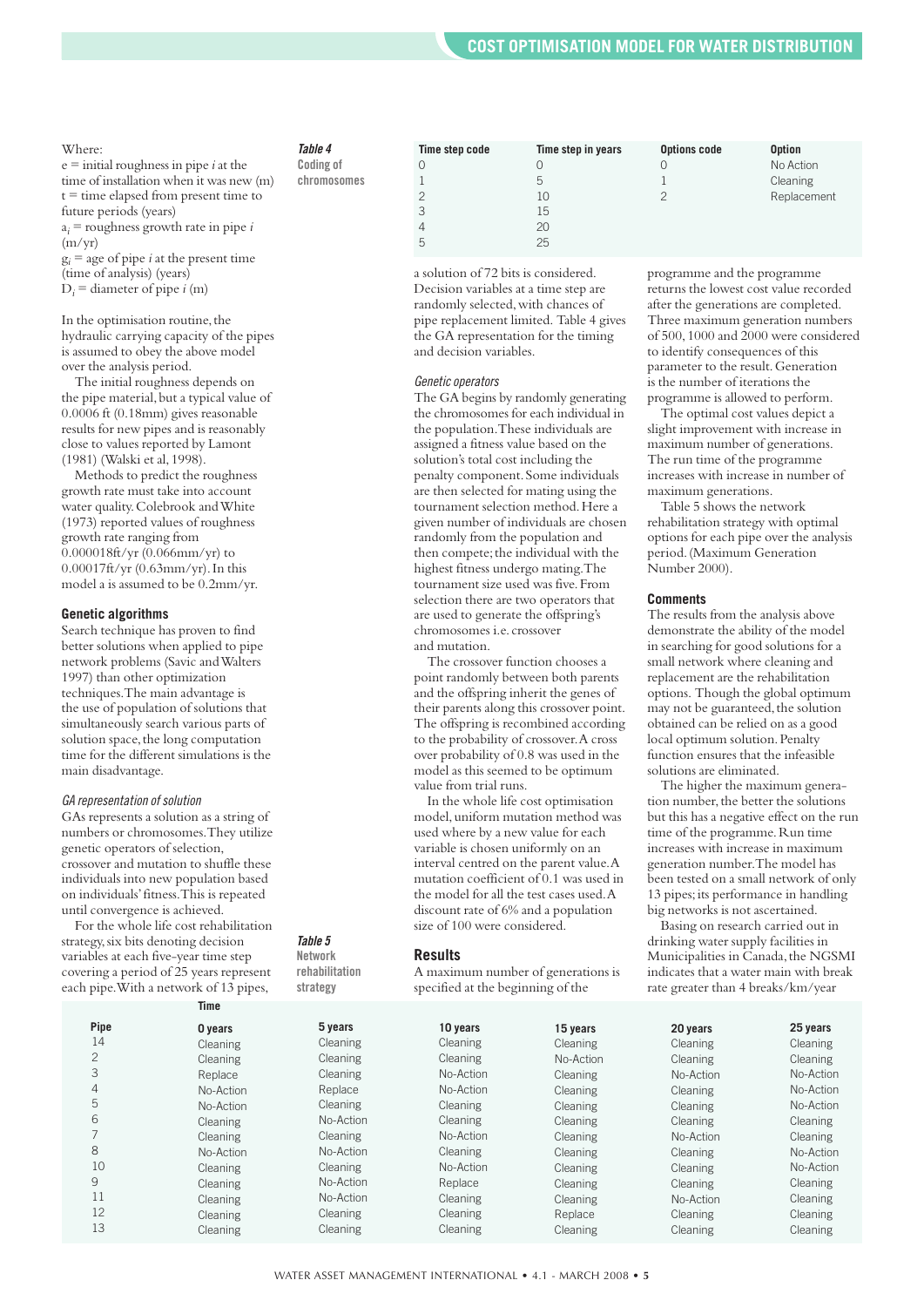|                | Time    |         |          |          |          |          |
|----------------|---------|---------|----------|----------|----------|----------|
| Pipe           | 0 years | 5 years | 10 years | 15 years | 20 years | 25 years |
| 14             | 600.37  | 528.3   | 462.7    | 401.9    | 347      | 297.5    |
| $\mathbf{2}$   | 522.1   | 459.4   | 402.3    | 349.5    | 301.7    | 258.7    |
| 3              | 4339    | 205.4   | 34.6     | 168.9    | 82.6     | 98.5     |
| $\overline{4}$ | 606.3   | 1927.3  | 6        | 93       | 82.6     | 46.3     |
| 5              | 670.4   | 948     | 830.6    | 723.1    | 624.7    | 442.1    |
| 6              | 403.9   | 242.4   | 312      | 271      | 234      | 201.5    |
| $\overline{7}$ | 239.8   | 211.4   | 134.8    | 161.3    | 111.2    | 119.6    |
| 8              | 525.9   | 534.5   | 667.3    | 581.5    | 503.4    | 354.4    |
| 10             | 212     | 190.9   | 131.8    | 150.8    | 131.9    | 98.4     |
| 9              | 554.7   | 414.9   | 1319.6   | 62.5     | 54.7     | 51.4     |
| 11             | 571     | 337.7   | 471      | 421.6    | 297.9    | 328.9    |
| 12             | 456.5   | 432.9   | 403.6    | 938.1    | 44.4     | 38.87    |
| 13             | 340.6   | 302.5   | 266.9    | 235.7    | 206.9    | 180.1    |
|                |         |         |          |          |          |          |

should be replaced.Therefore from the analysis above, most pipes at the 25 year time step would call for replacement.

The selection of the rehabilitation option for a particular pipe at a time step does not take into consideration the option selected in the preceding time step.The optimisation routine can be extended to cover this limitation by including a screening tool at the time step to ascertain pipe condition and accordingly assign feasible rehabilitation options.

#### **Limitations**

Whole life costs comprise of activity-based accounting and life cycle assessment; the model addresses the activity-based accounting,no account is taken for the life cycle assessment that covers social and environmental costs.

Considering an analysis period of 25 years, the water demand is presumably increasing as population grows.The model assumes the demand is constant and consequently pipe replacement was done with same diameter and material.

The model considers two options i.e. replacement and cleaning. Lining options (cement lining, epoxy lining and slip lining) are not catered for in the model.

#### **Recommendations**

- As already stated before, the C-factor is an indicator of the internal pipe roughness of, and critical for, network hydraulic calculations.The roughness growth rate used in the prediction of C-factors depends on the quality of the water, pipe material and the operation and maintenance practice.More research is needed for determination of roughness growth rate given different pipe type material and water quality parameters.
- From the study, it is apparent that pipe condition prediction models are vital in determining future rehabilitation costs and the timing of the replacement option.The models are practically supposed to vary

depending on pipe physical factors, the environment and the operating conditions of the water distribution systems.It is therefore clear that such comprehensive models need to be developed and incorporated in optimisation tools to clearly account for the deterioration processes in terms of structural capacity and hydraulic capacity of water distribution systems.

- *•* Including expected increases in the system demands during the analysis period and also considering diameters of the pipes for replacement as a decision variable can extend the model. With demand increase, issues of stable supply of water may arise so the rehabilitation strategy could further be extended to include reliability criterion thereby creating a multi-objective framework.
- *•* As annual funds available to the water authorities for rehabilitation works of water assets are in most cases limited, there is need to improve the model by including budget constraints.The budget limitations could be useful if incorporated at each the time step over the analysis period. • In the model, selection of a feasible option for a pipe at a time step is randomly done; this can be improved by pipe screening at each time step to ascertain pipe condition

before assigning feasible rehabilitation options.The issue of getting pipes with break rates above recommended values will then not arise.**●**

#### **References**

*AWWSC (May 2002).Deteriorating Buried Infrastructure Management Challenges and Strategies,AmericanWater Works Service Co.,Inc.Engineering Department.*

*Constantine G., and Darroch J.(1995). Predicting underground pipeline failure. Journal ofAustralianWaterAssociation, 2(2),9-10.*

*Colebrook C.F., andWhite C.M. (1937).The reduction of Carrying Capacity of Pipes with age.Journal of*

#### *Table 6*

**Costs of network rehabilitation at a time step (US\$)**

*Institute of Civil Engineering,London.10: 99.*

*Dandy G.C.,Engelhardt M (2001). Optimal Scheduling ofWater Pipe Replacement Using GeneticAlgorithm. Journal ofWater Resources Planning and Management 127(4).*

*Dandy G.C.,SimpsonA.R. and Murphy L.J.(1996).An improved Genetic algorithmn for pipe network optimization. Water resource Res.,32(2),449 - 458*

*KleinerY.,Adams B.J., and Rogers J.S. (2001).Water distribution network renewal planning.NRCC-43369 15(1):15-26.*

*Mavin K.(1996).Predicting the burst life of an individual main Rep.No 114, UrbanWater ResearchAssociation of Australia,Melbourne,Australia.*

*Mays L.W.(2000).Water Distribution Systems Handbook.NewYork,McGraw-Hill.*

*Vairavamoorthy K. andAli M.2000. Optimal design ofWater Distribution Sytems Using GeneticAlgorithmns ComputerAided Civil and Infrastructure Engineering.Vol.15 Pp 374-382*

*WalskiT.M.,SharpW.W.,Shields F.D. (1998) Predicting Internal Roughness in Water mains Miscellaneous paper EL-88- 2,USArmy EngineerWaterways Experiment Station,Vicksburg,Miss.*

*Watson C.(1998).Rehabilitation of PortableWater Mains -The Changing Policy of NorthumbrianWater.Proceedings of the International Conference on RehabilitationTechnology for theWater Industry,Lille,France.*

*Savic D.A., andWalters G.A.(1997). Genetic algorithms for the least cost design of water distribution networks.Journal of Water Resource Planning and Management.,ASCE 123(2),67-77.*

*Engelhardt M.,Savic D.,Skipworth P., CashmanA.,SaulA. andWalters G. (2003).Whole life costing: application to water distribution network.Journal ofWater Supply andTechnology:water supplyVol 3 No 1-2 pp 87-93.*

Paper presented at LESAM 2007 – 2nd Leading Edge Conference on Strategic Asset Management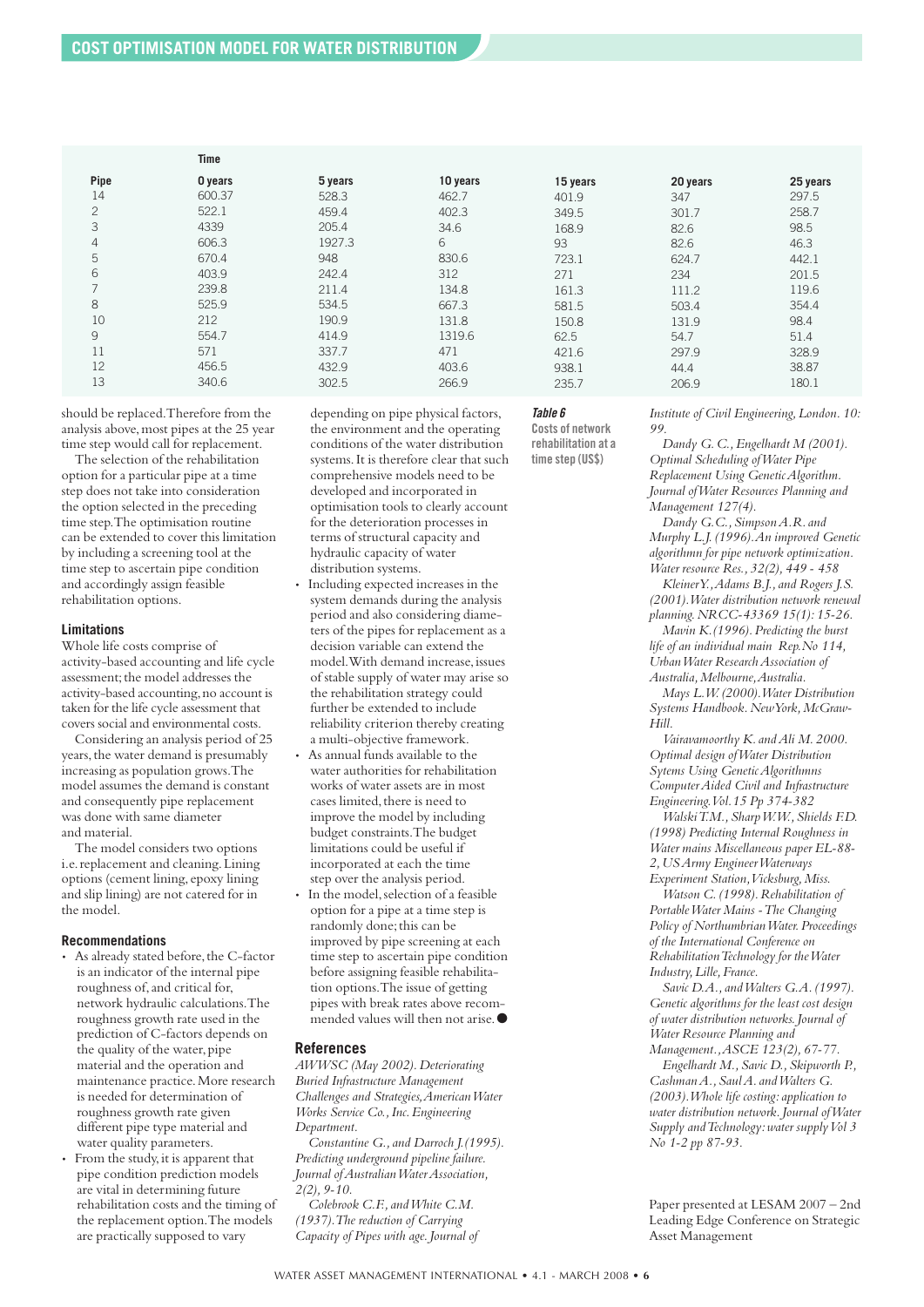# **Strategic infrastructure asset management: concepts, 'schools' and industry needs**

Helena Alegre in this paper aims at launching the discussion about the International Water Association's (IWA's) future role and priorities with regards to strategic asset management of water and wastewater infrastructures. Examples of definitions of asset management, demonstrating the existing diversity and the bias in some of the existing approaches are shown; a subjective selection of the main 'schools' in infrastructure asset management is presented; the relevant standards and specifications are referred and industry needs identified, based on the outcome of previous asset management meetings and working groups.

**Helena Alegre**,National Laboratory of Civil Engineering, Lisboa, Portugal. Email: halegre@lnec.pt

© IWA Publishing 2008

#### **Introduction**

W**ater and wastewater systems are critical infrastructures for any modern society. Many water distribution and wastewater drainage networks in Europe, especially in Central and Northern Europe, were built after the GreatWars and are reaching the end of their service life.The pipes show clear signs of deterioration, with a tendency to increased break rates, water losses and complaints on water quality and service efficiency.The condition of the assets is also problem-** **atic in other countries with more recent infrastructures, but where the quality of materials and the quality of construction is less good.In Portugal, for instance, the strategic priority was, for some decades,to increase the level of coverage, privileging quantity to quality.Water and wastewater utilities must manage their assets strategically, in order to bring them to adequate condition and serviceability levels.According to the Portuguese national survey INSAAR,there are around 33,000 km of water mains and 11,300 km of sewers (stormwater sewers**

**excluded) in inland Portugal. Only EPAL, which is the Greater Lisbon water utility and is responsible for 2172 km of water mains, invested, in 2005,** €**46 million in the rehabilitation of their infrastructures (EPAL, 2006).This gives an order of magnitude of the national needs. However, in average, Portuguese water utilities invest below needs.**

In the USA,a study carried out by theAmericanWaterWorksAssociation (AWWA,2001) found that'by 2030, the average utility in the sample will have to spend about three and a half times as much on pipe replacement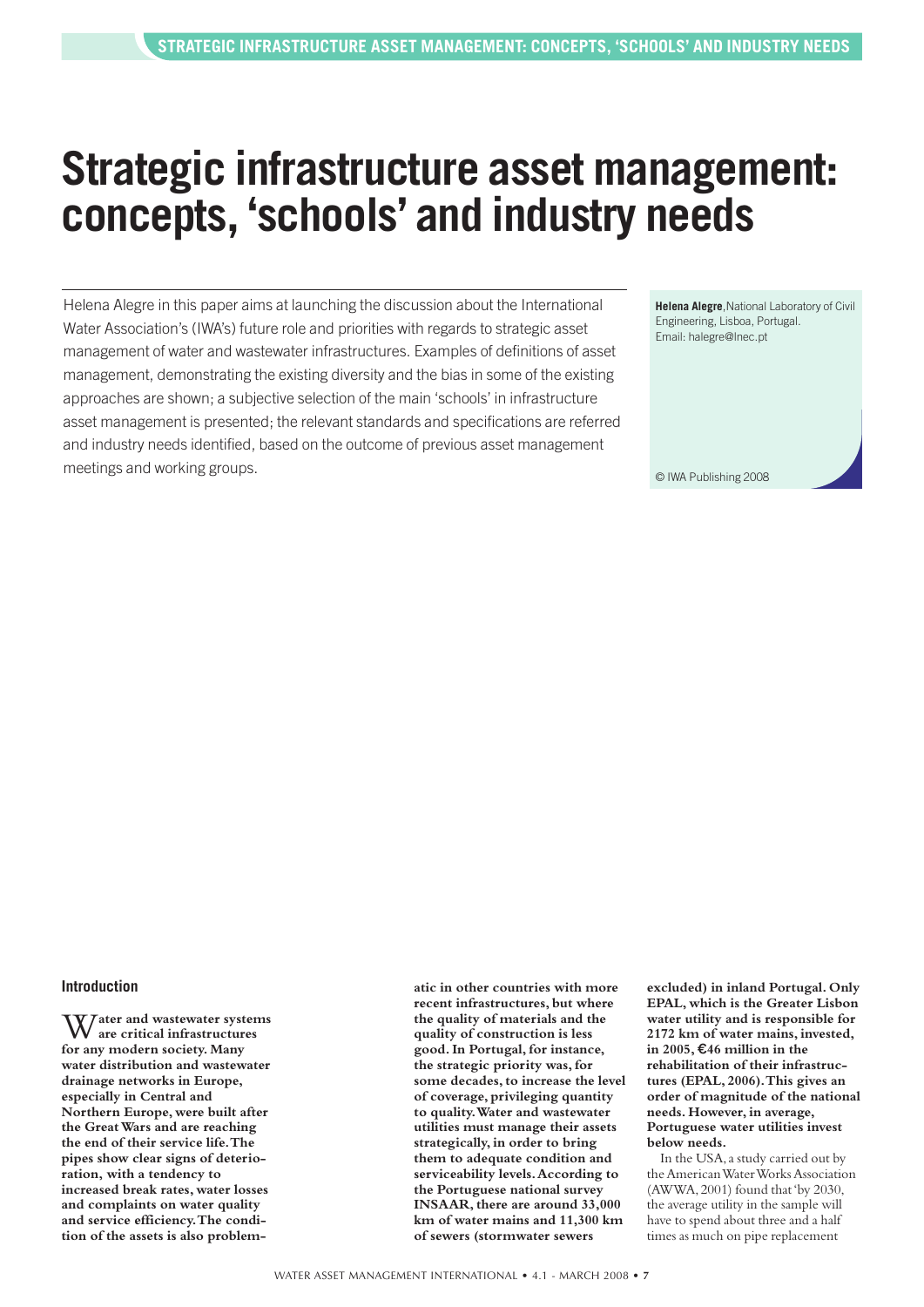due to wear-out as it spends today. Even so,the average utility will also spend three times as much on repairs in that year as it spends today, as the pipes get older and more prone to breakage'.

In Canada, the National Research Council Canada estimates that the amount spent in maintenance and rehabilitation of municipal infrastructures is around one half of what it should be (Vanier, 2001).

InAustralia and New Zealand there is already a great awareness and rather interesting solutions in terms of strategic asset management.

Given the significant investments involved, the decisions on how much, where, when and how to rehabilitate the networks must be well grounded, based on technical, functional and social-economic criteria.Such decisions are made difficult by the fact that these are buried infrastructures, not easily inspected,and thus implying indirect diagnostic and decision support methods.

The previously mentioned situation of investment needs for rehabilitation of water supply and wastewater networks require that know-how and operational tools are made available for decision support in this field.A change in culture is fundamental.Effective policies and regulation, awareness and training of the decision makers,innovative approaches,and scientifically and technically robust information and decision-support tools are required to pave the way towards a sustainable and high level of service to customers, ensuring the infrastructural, operational, financial, economic and environmental sustainability of water and wastewater utilities.'Long term perspective','whole of life costs','risk management'are other key words in the context of modern water infrastructure management, nowadays commonly designated as'strategic asset management'(SAM).

The International Water Association (IWA) has a role to play in these circumstances, creating awareness, disseminating the existing know-how, networking, contributing to the standardisation of concepts,and elaborating guidance documents for the utilities.LESAM 2007 was the second IWA Leading Edge Conference on StrategicAsset Management.The organisation of the LESAM conferences is in itself the recognition of the relevance SAM has gained in the international arena. IWA also publishes the reference newsletter Water Asset Management International (WAMI). A third key initiative of IWA is the establishment of the Strategic Asset Management Specialist Group (SAM SG),which met for the first time

during LESAM 2007.The concrete role and activities of this group are still to be well defined.

This paper aims at launching the discussion about IWA future role and priorities with regard to strategic asset management of urban water infrastructures.It presents examples of definitions of asset management, demonstrating the existing diversity and the bias in some of the existing approaches; identifies the main existing 'schools'of thought in infrastructure asset management;and points out the need for further development, suggesting some of the most pressing issues.

#### **Key concepts**

#### **Multiplicity of views**

Although water supply and wastewater utilities have been managing their assets for a long time now,the term'strategic asset management'was hardly used by the industry at all, beginning only a few years ago.

Asset management is a term established in the financial industry, where the trade-off between risk and return is of relevance. Approaches, techniques and tools developed for financial asset management can be – and have been – adapted to infrastructure asset management. However, this adaptation has been performed in many different ways by different people.The result is that the term infrastructure asset management encompasses rather different meanings to different individuals.Some keep the original financial connotation.Some place the emphasis on the business and management side, adding the organisational aspects to the financial asset management (i.e., how to implement a SAM approach in the organisation).Others see information management as the core issue. Engineers and researchers tend to consider that infrastructure asset management is centred on condition diagnosis,failure forecast and optimal rehabilitation planning.

This evolution is natural, and it is inevitable that professionals of a given area of knowledge tend to have biased views on a multidisciplinary subject. However, there is clearly a need for a common language on water and wastewater infrastructure asset management.This work has already started, but there is still a long way to go. The following sections focus on the basic concepts related to SAM.

#### **Concept of 'infrastructure'**

Water supply and wastewater utilities are organizations where physical assets are a key and critical factor in achieving its business objectives and in

achieving effective service delivery. These physical assets comprise land assets (including rivers,urban creeks and urban,populated watersheds) and constructed infrastructures.All these elements are an integral part of physical systems which must be managed in relation to water and wastewater performance.However, the main focus of this paper is on the public infrastructure assets,which represent a very important part of the total water and wastewater utility assets.

Physical infrastructure assets are essential to provide a specific service,which may change over time, according to service needs and technology available.

The PubliclyAvailable Specification (PAS) 55 (IAM/BSI,2004) defines 'infrastructure assets'as a'system of core assets,facilities and/or equipment'. Burns et al.(1999) provide a more detailed and comprehensive definition:'Infrastructure assets … are defined functionally as assets that are not replaced as a whole but rather are renewed piecemeal by the replacement of individual components whilst maintaining the function of the system as a whole.Infrastructure assets have indefinite lives. Economic lives, however, can be assigned to individual components of an infrastructure system.'.

The most important notions to retain are that infrastructures are 'systems',not a set of independent assets, that have indefinite lives and that their target performance changes over time,being directed by the evolution of service needs and technology available.One of the consequences is that rehabilitation of an infrastructure shall be seen from a functional point of view.The aim of rehabilitation shall not be to recover the initial characteristics, but shall rather be to provide the necessary characteristics so that the infrastructure performs according to the actual needs and expectations.

#### **Concept of 'asset management'**

There are hundreds of definitions of asset management.It was previously referred that many of the existing views are biased towards a preferred point of view.Many others are alternative ways of expressing the same idea. Three broad scope and complementary ones are chosen in this section.

Brown & Humphrey (2005) propose a rather unusual but interesting definition:'Asset management is the art of balancing performance, cost and risk.Achieving this balance requires support from three pillars of competence: management, engineering and information'.The word'art'aims at pointing out that asset management cannot be seen as an exact science.It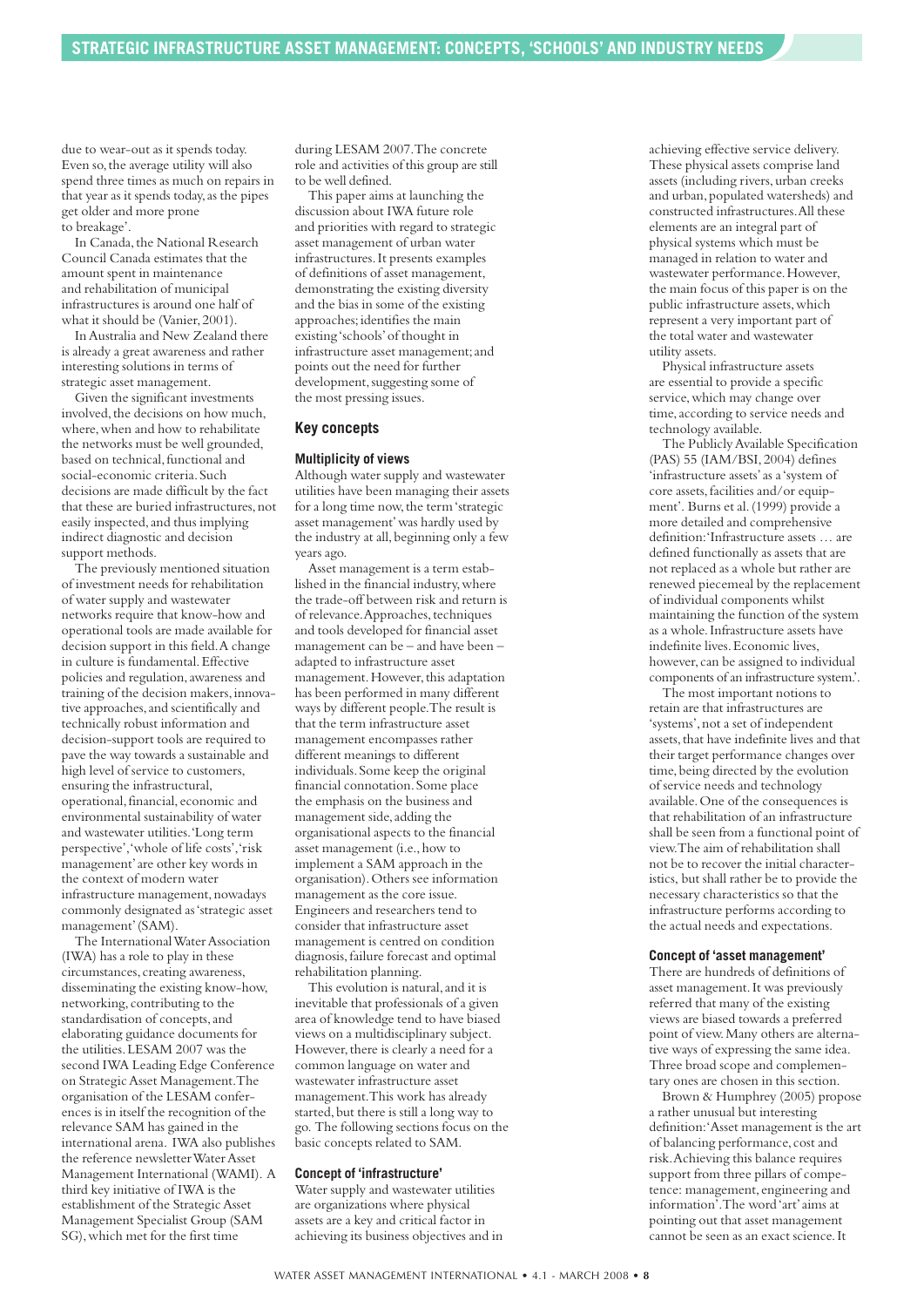requires a lot of common sense and imagination. The other important message conveyed is that there is a conflict of interests in the wholeAM approach:maximise the performance of the infrastructure and minimise risks associated on the one hand,and minimise costs on the other hand.The aim ofAM is to achieve a sustainable balance between these vectors.Finally, the authors highlight the importance of the engineering, particularly important for the water supply and wastewater infrastructures, of the information management and of the various aspects of the organisation management: financial, economic, communicational, institutional, etc. This requires an effective multidisciplinary collaboration.

IIMM (2006) state that'Asset management (AM) is the combination of management, economic, engineering and other practices applied to physical assets with the objective of providing the required level of service in the most cost-effective manner'.The same authors define 'Advanced asset management (AAM) as asset management which employs predictive modelling, risk management and optimised decision-making techniques to establish asset lifecycle treatment options and related long term cash flow predictions'.They also bring the attention to the need for adopting a multi-layer planning structure in the total asset management process,which includes *strategic planning,tactical planning* and *operational planning*.

PAS 55 (IAM/BSI, 2004) defines asset management as'systematic and coordinated activities and practices through which an organization optimally manages its assets,and their associated performance, risks and expenditures over their lifecycle for the purpose of achieving its organizational strategic plan'. Additionally, PAS 55 defines'organizational strategic plan'as 'the overall long-term action plan for the organization that is derived from and embodies its vision, mission, values, business policies, objectives and the management of its risks'.

This definition is one of the best founded in the literature. However, it may give the idea that the establishment of the strategic objectives and of the organizational strategic plan are external and independent from AM.This shall not be the case and in fact does not correspond to the spirit of the whole document.The term 'strategic asset management',adopted by IWA,aims at bringing the attention for the need of incorporating the strategic vision and planning in the AM approach.

Given the above, *strategic asset management* is a multidimensional

#### *Figure 1* **Dimensions of SAM (Alegre, 2007)**



approach (Figure 1) that may be defined as the *corporate strategy* and the corresponding planning and systematic and coordinated *activities* and *practices* through which an organization optimally manages its assets,and their associated *performance*, risks and *expenditures* over their *lifecycle*. Performance should be seen in the long run and from a broad perspective, including all the relevant environmental, social and economic aspects for the various stakeholders,and particularly for the customers.

#### **Potential levels of intervention of the IWA SAM SG**

Strategic infrastructure asset management may be seen at two main levels:the administration level and the utility level.The IWA SAM SG has a potential leverage role in both cases.At the administration level, it should ideally contribute to:

- creating awareness to the politicians and to the society for the need of SAM;
- clarifying concepts and principles for the implementation of AM, by the elaboration of reference publications and manuals of best practice,and by the active participation of standardisation technical committees that may be created;
- assisting in the establishment of legal and institutional mechanisms that promote SAM;
- assuring that regulators do not confine their aim to higher service ability in the short and medium run;
- promoting international R&D projects.

At the utility level, the IWA SAM SG should ideally contribute to:

- implementing best practices, through the production of recommendations directed to utilities of different sizes and degree of development; • networking utilities;
- changing the current predominant culture;
- improving the information structures and current information management practices;
- improving the organisational structure;
- adopting effective engineering

decision support tools and solutions to the utilities;

• improving multidisciplinary and multi-departmental collaboration and communication between stakeholders.

WAMI newsletter and the Leading-Edge Conferences on SAM fulfil some of these objectives.It is up to the SAM Specialist Group to prioritise new initiatives.The future work of this Group has to be framed by the existing 'schools'of infrastructure asset management, by the on-going initiatives regarding standardisation and specification of concepts, principles and requirements and by the actual industry needs.These topics are covered in the following sections.

#### **Main AM 'schools'**

#### **Introduction to AM schools**

This section identifies some of the main recommended approaches to infrastructure asset management, generically referred to as'schools'. It is a subjective selection,far from exhaustive.LESAM's papers and discussions may contribute to enhance this selection.

#### **The leading role of Australia and New Zealand**

Given its origin in the financial sector, where the economic approach is prevalent,accountants and economists were responsible for the first significant developments of infrastructure asset management.Back in 1986 and 1987, the South Australia Public Accountants Committee published a series of eight reports alerting allAustralian governments to the need to seriously consider the management of their infrastructure if deterioration of valuable public services were to be avoided.Following these reports, Penny Burns, Professor at the University ofAdelaide (Australia) played an essential role in bringing the attention to the importance of the subject and formalising some key concepts and principles (e.g.,Burns, 1990,Burns et al.,1999).Nowadays, the leading role of Australia proceeds with the initiatives of the water utilities and of organisations such as the Institute of PublicWorks Engineering Australia (IPWEA,www.ipea.org.au), the National Asset Management Steering (NAMS) Group (www.nams.au.com),TheAustralian NationalAudit Office (ANAO, www.anao.gov.au), the Asset Management Quarterly International (AMQI,www.amqi.com),the ACORN Inc.(www.acorninc.org) and the Water Services Association Australia (WSAA,www.wsaa.asn.au).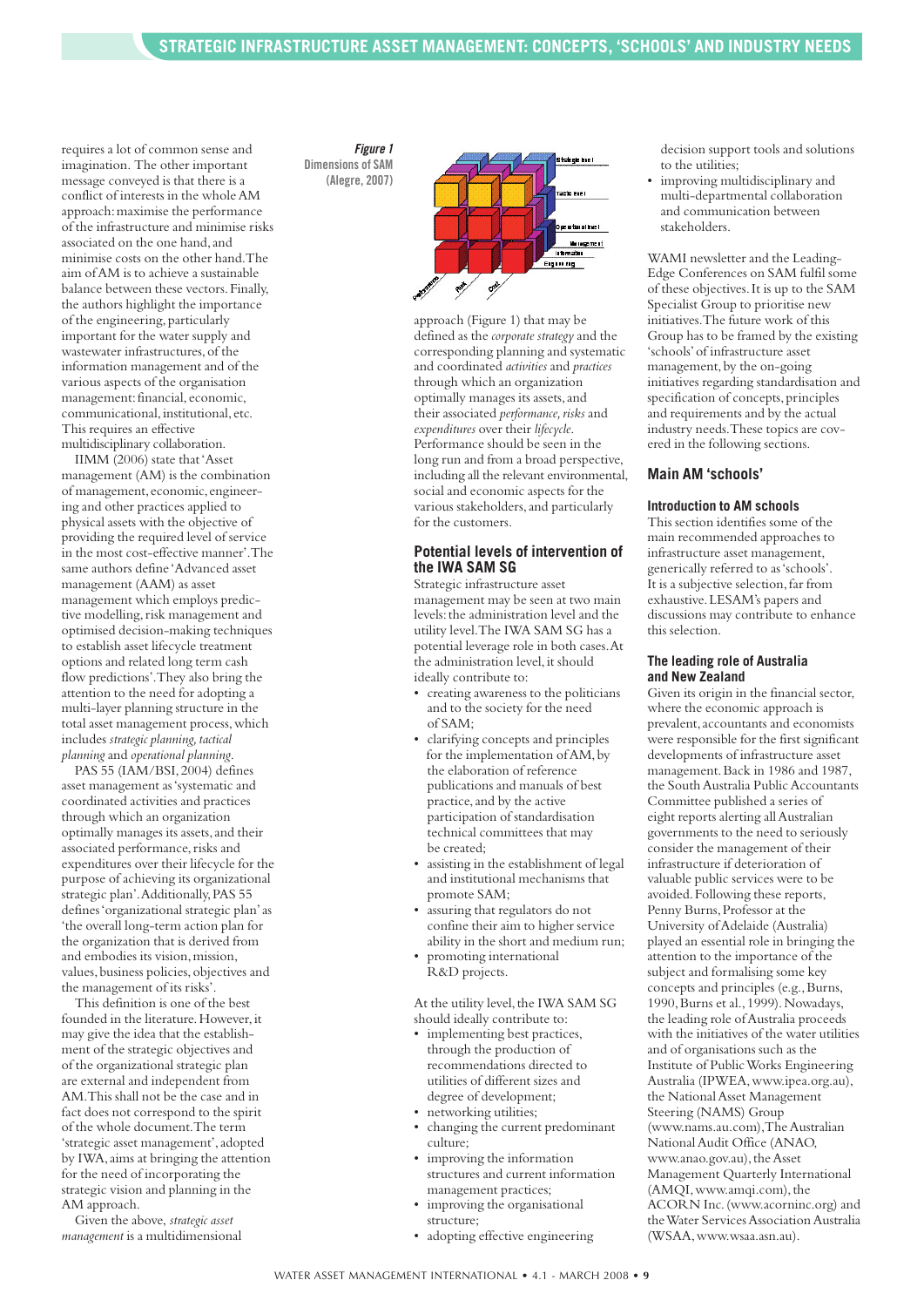The Australian and New Zealand AM'school'is synthesised in the International Infrastructure Management Manual (IIMM), which is dedicated to different types of public infrastructures and promotes the total asset management process.This publication was jointly elaborated by the IPWEA and by the NAMS Group and has greatly evolved over time.The currently available third edition (IIMM,2006) counted on contributions from other countries, such as the United States, South Africa and the United Kingdom,and is a true international reference.The IIMM states the difference between'core AM'and'advancedAM'.It aims at encouraging utilities to start with the basic features of anAM approach, which 'relies primarily on the use of an asset register,maintenance management systems,job/resource management, inventory control, condition assessment, simple risk assessment and defined levels of service in order to establish alternative treatment options and long-term cashflow predictions'.AdvancedAM is «asset management that employs predictive modelling,risk management and optimised decision-making techniques to establish asset lifecycle treatment options and related long term cashflow predictions' (IIMM,2006).

With regard to water supply and wastewaterAM,Australia and New Zealand apparently present a bottom up approach,from the practice (utility associations and utilities) to the theory (academics and researchers).There are rather relevant experiences (e.g., Melbourne Water, Hunter Water, Westernport Water, Hobart Water). Interestingly, the formal economic developments do not have a clear transposition to theAM teams of the AustralianWater utilities.Kelly (2005), from Seattle Public Utilities (USA), in a report of the results of a visit to Australia and New Zealand, refers that 'few of the utilities [visited] appeared to have economists. If they did, they seemed to be involved with pricing, net present value (NPV) models, and analysis.This fact may reflect the very

significant difference between our countries in that most of the service and target setting is established by regulators inAustralia,whereas here [in the US],in large part,we are figuring this out for ourselves.Furthermore,few utilities appeared to attempt to put dollars on intangibles'.

#### **The 'six what' from the National Research Council Canada and the National guide to sustainable municipal infrastructure**

Following the clear identification of the need for higher expenditures in maintenance and rehabilitation of municipal infrastructures in Canada, the National Research Council (NRC) Canada has had multiple initiatives directed to creating awareness and establishment guidelines for the implementation ofAM approaches adequate to municipal infrastructures.According to the NRC, 'these typically include, but are not restricted to,the following classes of assets: buried utilities, roads, transit systems,bridges,water/sewage treatment plants and parks.Some jurisdictions are responsible for a variety of buildings (i.e., police stations, fire halls, indoor swimming pools, arenas and community centres) but their responsibility could also extend to other types of buildings such as social housing,schools and vehicle maintenance depots.'(Vanier e Rahman,2004).The approach recommended by NRC may be synthesised in the structures reply to the following 'six what':

- What do you own?
- What is it worth?
- What is the deferred maintenance?
- What is the condition?
- What is the remaining service life?
- What do you fix first?

The work developed is applicable to any type or combination of municipal infrastructures.The activities related specifically to urban water infrastructures or to buried infrastructures is limited.The main focus with this regard is on the rehabilitation of metallic pipes.

TheAM approach recommended by



the NRC was incorporated into the InfraGuide:National guide to sustainable municipal infrastructure. This was a four-year project starting in 2001, financed in the scope of the Infrastructure Canada Program (ICP) and managed by the Federation of Canadian Municipalities (FCM) in partnership with the NRC.The guide contains a good number of independent documents presenting the best practices applicable to the management of various types of municipal infrastructures.The main areas of the guide are (http://sustainablecommunities.fcm.ca /Infraguide,ref,July 2007):

- Governance and Integrated Sustainable Development ('decision making and investment planning', 'environmental protocols'and 'integrated infrastructure');
- Water ('potable water'and'storm and wastewater');
- Transportation ('roads and side walks'and'transit').

The policy adopted of keeping the documents produced in the public domain,freely available in electronic version from the web,has greatly contributed to the dissemination of the knowledge created.

#### **The European CARE-W and CARE-S systems**

The twin systems CARE-W (Computer-Aided Rehabilitation ofWater Networks) and CARE-S (Computer-Aided Rehabilitation of Sewer Networks) were developed under the 5th Framework Program of the European Union and aim at assisting water utilities in setting up strategic and tactical rehabilitation plans for water supply and wastewater networks (Sægrov,2005,Sægrov, 2006).The projects ended respectively in  $2004$  and  $2005$ , and since then a number of applications took place in various countries.More than a tool-kit, the CARE systems are a framework that comprises an integrated approach that promotes a global and integrated view of rehabilitation.Conversely,the tool-kit includes software applications that assist in the main phases of decision making process: characterisation, analysis and diagnosis,long term (strategic) planning and short term (operational) planning.The focus of the CARE systems is on buried assets.The emphasis is put on the engineering aspects.

Figure 2 shows the modules of CARE-W.CARE-S has a similar structure and architecture, although containing different modules, adequate to the wastewater systems.

The CARE approach,which is

*Figure 2* **Modules of CARE-W prototype**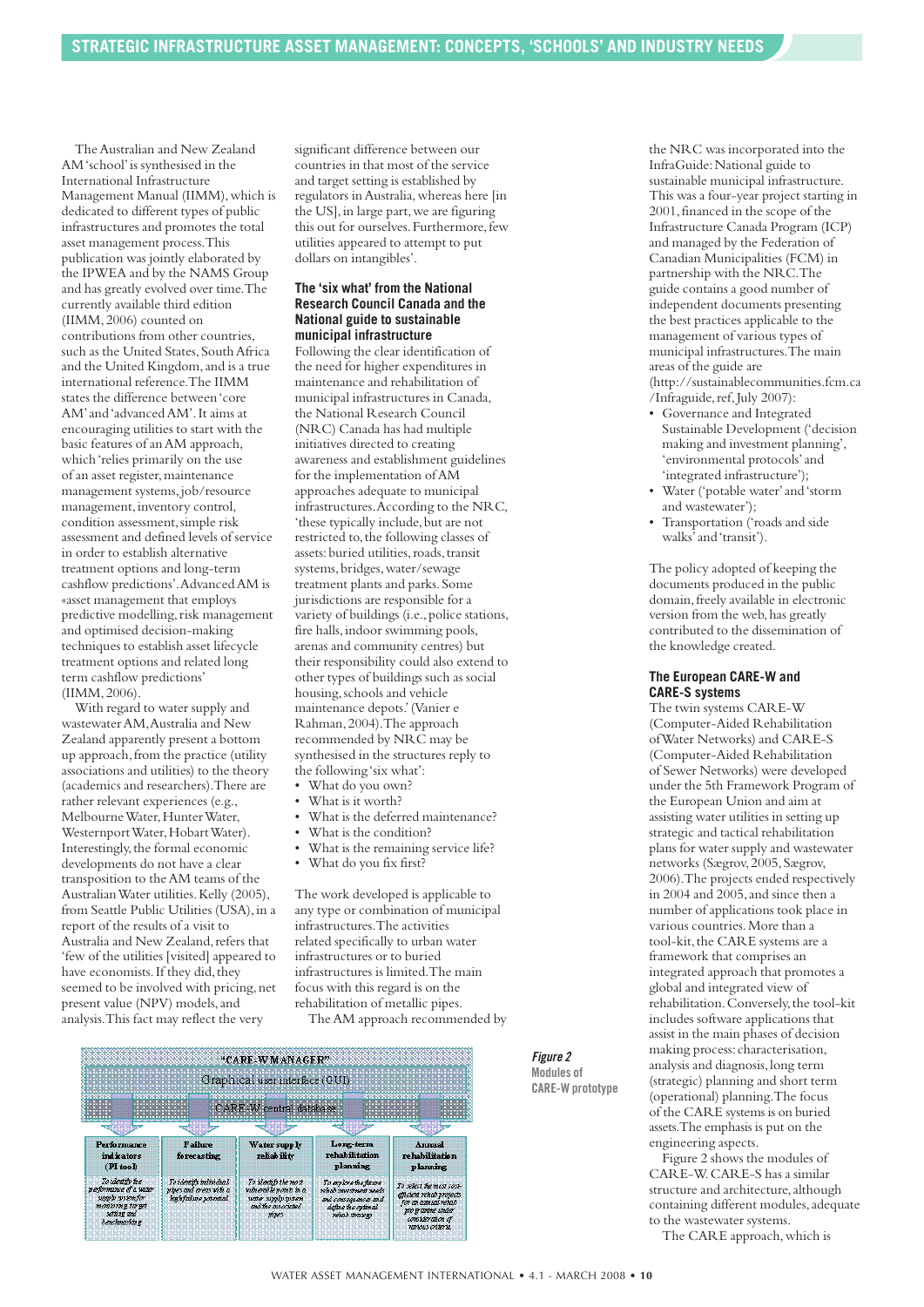contributing to a change of culture regarding network rehabilitation,is dealt with in other papers of this conference (Le Gauffre et al., 2007, Roh et al.,2007,Sægrov et al.,2007, Ugarelli et al.,2007,Werey et al., 2007).

#### **The Common framework for capital maintenance in the UK**

The Common framework for capital maintenance (United Kingdom) is a project undertaken with the support and collaboration of the Office of Water Services (OfWat), the Drinking Water Inspectorate (DWI), the Environment Agency (EA), the Water Industry Commissioner for Scotland and the Department for Environment, Food and RuralAffairs (DEFRA) together with the UK water industry (UKWIR,2002).The development of the Common Framework was motivated by the Ofwat requirements for economic levels of capital maintenance to be demonstrated,as outlined in the Letter to Managing Directors MD161, issued inApril 2000.It is based on the analysis of risk and encompasses an economic approach which allows the trade-off between capital and operational cost options to be considered.According to Lumbers et al., (2003), the following key concepts form the basis of the framework:

- capital maintenance should normally be justified on the basis of current and forecast probability and consequence of asset failure with or without investment:
- 'consequences'are expressed as direct impact on service and company costs;
- 'service'is defined to customers and the environment (including all relevant third parties and regulatory requirements);
- service is assessed using suitable indicators,building on the approach applied by Ofwat at the 1999 Periodic Review;
- there is a need to demonstrate a least cost approach to Opex versus Capex and proactive versus reactive maintenance;
- an integrated system approach is required for some systems to assess the direct and indirect impacts on customers and the environment.

Nowadays,the effect of the Common framework is felt not only in the UK, but also in many other countries, particularly in Europe,where the importance of its principles are being recognised and in some way implemented.

#### **Other relevant European initiatives**

Many other relevant European initiatives could be presented.

Examples are:

- The UK has a leading role in other aspects of the urban water infrastructures AM, such as in the formalisation of whole-life cost optimization approaches and in the scope of water losses control.
- In The Netherlands, AM policies are directed by service targets, much more than by economic reasons. VEWIN, the Association of Dutch Water Companies and the Dutch research laboratory KIWA are two reference organisations with this regard.
- Germany adopts a pragmatic approach toAM materialised in the form of DVGW standards for asset condition assessment and rehabilitation.
- In Portugal, there are several ongoing initiatives in the scope of R&D projects,utility applications and regulatory policy related to urban water system diagnosis, rehabilitation planning and investment prioritization. Key organizations are the National Civil Engineering Laboratory (LNEC) and IRAR, the water regulator.
- In many European countriesAM is more developed in sectors such as railways, telecommunications, energy, highways, and airport infrastructures.

#### **The US tool SIMPLE – Strategic infrastructure management planned learning environment**

TheAmerican water works association Research Foundation (AwwaRF) and Water and theWater Environment Research Foundation (WERF) joined efforts and produced a tool for utilities called SIMPLE,which stands for 'Strategic infrastructure management planned learning environment'.

SIMPLE is a web-based tool that is designed to (i) provide a comprehensive understanding of asset management at strategic and operational levels;(ii) promote information exchange among asset management practitioners;and (iii) help implement asset management programmes at wastewater utilities.The SIMPLE knowledge base is developed around seven primary elements of life-cycle based asset management and entails user-friendly set of on-line practice guidelines,templates and decision support tools.It aims at assisting wastewater plants in learning about life-cycle asset management plans.By gathering asset management practices and processes from around the world,SIMPLE offers users an in-depth understanding of asset management for the wastewater collection and treatment facilities; SIMPLE is

currently being enhanced through a new research project ofAwwaRF and WERF to include drinking water as well (www.awwarf.org/research/ TopicsAndProjects/project Snapshot.aspx?pn=4013).

#### **The case of Seattle Public Utilities and the USEPA advanced AM workshops**

In the US,water infrastructureAM is rapidly developing.The US Environmental ProtectionAgency (USEPA) plays a key role with this regard (Albee,2005a,Albee, 2005b). Among the multitude of initiatives, the series of US EPA advanced asset management workshops is particularly important.The recommended approach is greatly inspired in the Australian and New Zealand'school'. However, it seems that there is still a long way to go in terms of practical applications.There are some good exceptions,such as Seattle Public Utilities,which started to implement a comprehensiveAM approach in the early 2000s, also in-line with the Australian and New Zealand'school' (Kelly,2005).

The work developed in the US specifically for buried asset management is still limited.The application of the European CARE-W and CARE-S systems in LasVegas (Vanrenterghem-Raven et al.,2007) demonstrates the feasibility and importance of adopting a coherent approach and using the right engineering tools to support the rehabilitation of buried assets.

#### **The role of consultants and IT providers**

Water utilities that decide to implementAM systems may face difficulties if they decide to carry out the job alone.There is a significant added value if they may count on the expertise and experience ofAM consultants. However, utilities must understandAM is a corporate approach and not a plug and play system that can be purchased ready to use.

The same applies to providers of equipment to support condition assessment to information technologies (IT) providers.The availability of good commercial software applications in the scope of digital mapping (GIS – geographical information systems),of Enterprise Resource Planning (ERP) and of maintenance support systems, to mention just some of the most important types, greatly contributes to a better utilityAM information structure and therefore to an improved AM, as a whole approach.

#### **AM specifications and standards**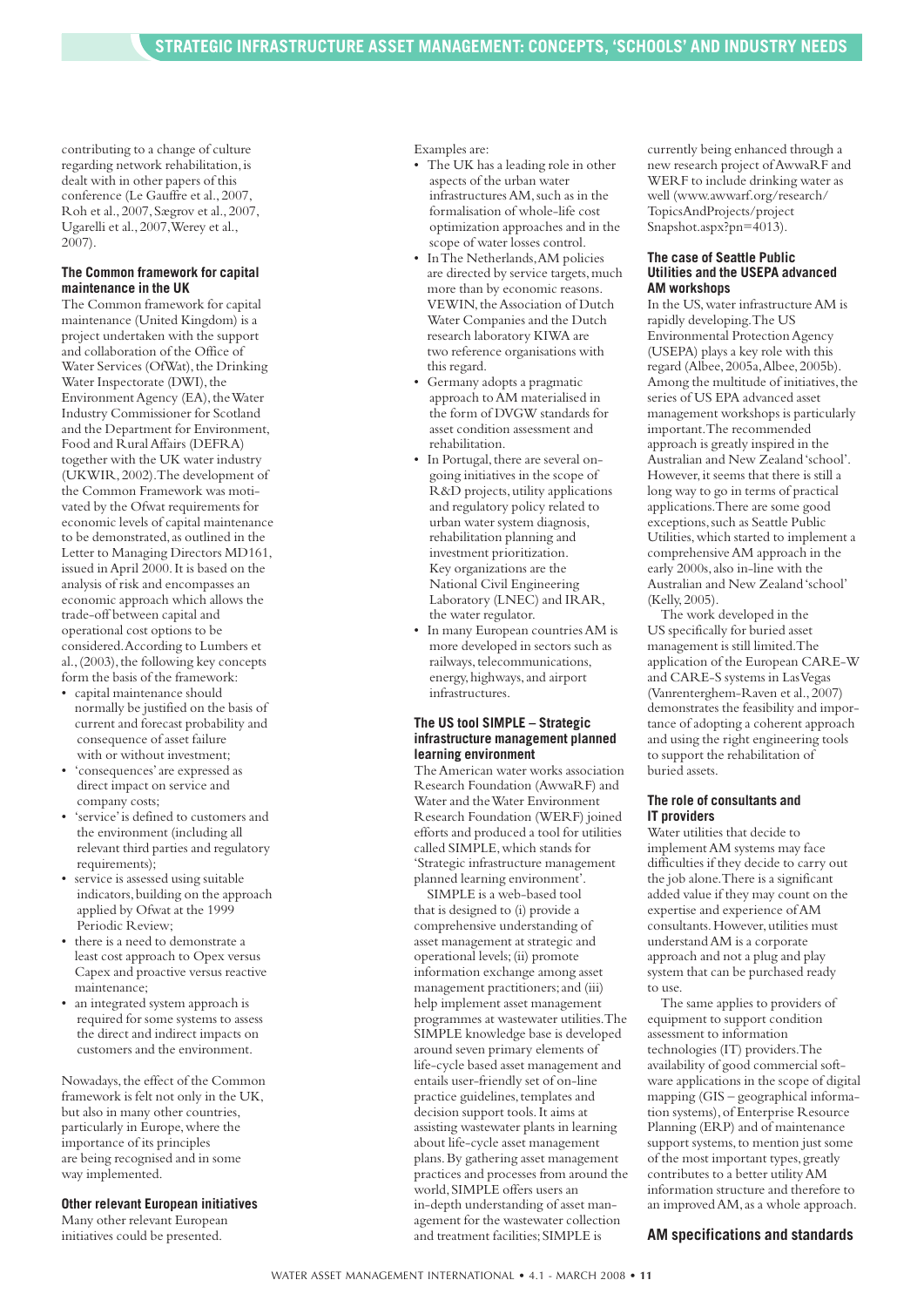| <b>Action to develop</b><br>'Developing common standards for AM focused on the internal<br>environment (condition assessment standards that focus on condition | Proponent  | Table 1<br><b>Regulation and</b><br>standardisation |
|----------------------------------------------------------------------------------------------------------------------------------------------------------------|------------|-----------------------------------------------------|
| or reliability, e.g., KPI (key performance indicators)'<br>'Adopt AM as a best practice standard and develop standard                                          | <b>EPA</b> |                                                     |
| terminology and processes'                                                                                                                                     | <b>FPA</b> |                                                     |
| 'Define asset management'                                                                                                                                      | <b>FPA</b> |                                                     |
|                                                                                                                                                                |            |                                                     |

#### **Need and availability of AM standards**

The need for the establishment of clear terminology and specifications is a recurrent conclusion and recommendation fromAM conferences and working groups (e.g., Albee,2005b,Kirby,2005,Vanier and Rahman,2005,Wagner et al.,2003).

Several initiatives took place or are about to start as a reaction to this need. The British Institute for Asset Management took the lead and developed PAS 55,which defines requirements for an infrastructure AM system.TheTechnical Committee ISOTC 224 has just finalised the development of the ISO 24500 standards on'Service activities relating

- assure itself of its compliance with its stated asset management policy and strategy;
- demonstrate such compliance to others;
- seek certification/registration of its asset management system by an external organization;
- make a self-determination and self-declaration of compliance with PAS 55'.

PAS 55 is specifically intended to cover:

• the management of physical infrastructure assets (e.g.,utility networks,power stations,railway systems,oil and gas installations, manufacturing and process plant,

|                                                                     | Table 2        |
|---------------------------------------------------------------------|----------------|
| <b>Action to develop</b><br>Proponent                               | Topics to be   |
| 'Get agreement on definition of AM between among the major          | developed with |
| professional water/engineering associations'<br><b>FPA</b>          | utilities      |
| 'LOS/AM Business model'<br><b>FPA</b>                               |                |
| 'Development of a central depository of high quality data available |                |
| to researchers'<br><b>FPA</b>                                       |                |
| 'Document case studies of improved customer service at reduced      |                |
| cost as a result of asset management'<br><b>GWRC</b>                |                |

to drinking water supply and sewerage' and raised the possibility of establishing a new work item on urban water infrastructures asset management.This was a topic of the agenda for its next meeting (Tokyo, November 2007). The ASTM International has launched a subcommittee on infrastructureAM.

The following sections briefly refer each of these initiatives, in order to provide a general overview that allows for a better coordinated action in the future.The IWA SAM should consider its role with regard to this matter, based on the analysis of the current situation.

#### **The PAS 55**

The Publicly Available Specification PAS 55 (IAM/BSI,2004) is a document jointly elaborated and published by the Institute ofAsset Management (UK) and the British Standards Institution.According to its own contents,it'is applicable to all sizes of business,from small to medium enterprises through to multinationals and to any organization that wishes to:

• implement, maintain and improve an asset management system;

buildings,airports, etc.);

• asset management from an

organizational perspective. It is directed to organizations primarily dependent on the function of its physical assets in the delivery of services or products,and where the success of an organization is significantly influenced by the stewardship of the assets.

PAS 55 is based on the BS ISO format comparable with widely adopted standards such as ISO 14001 and OHSAS 18001,in order to facilitate its conversion into a BS or an ISO if there were a market requirement to do so.

It specifies 21 requirements for an asset management system for physical infrastructure assets, structured as follows:(i) General requirements of an asset management system;(ii)Asset management policy and strategy;(iii) Asset management information, risk assessment and planning;(iv) Implementation and operation;(v) Checking and corrective action;(vi) Management review and continual improvement.

PAS 55 has two parts. Its structure is prepared to accommodate a third part, for sector specific guidance.However, this aim has not been achieved yet.

#### **The ASTM International Subcommittee F36.60 – 'Infrastructure asset management'**

ASTM International established in July 2007 the Subcommittee F36.60 – 'Infrastructure asset management', under the Committee 'Technology and Underground Utilities'.This new subcommittee will develop standards dealing with the management of assets to support, primarily, underground water and wastewater utilities that will allow for larger communities to identify and utilize the level of specificity that is need for their asset management. It shall include, as appropriate, the above ground components of these systems that provide operational support to them.

It will,in principle,focus on water and wastewater utilities, due to the pressure by USEPA regarding pollution control of this aging infrastructure.

The activity will be primarily directed to larger communities but the aim is to keep information scaleable so as to have broad applicability.

#### **The ISO 24500**

The ISO 24500 is a set of three standards on service activities relating to drinking water supply systems and wastewater (ISO, 2007 a, b and c), currently in the form of FDIS (Final Draft International Standard).The final approval process is scheduled for fall of 2007.A brief description of their contents and the identification of their potential use as a support tool to manage assets is presented in another paper of this Conference (Cabrera et al.,2007).

These standards are the first ISO 'service'standards.So far ISO had published'product'and'process' standards.Although they are notAM standards, the principles established and all their contents fit well the principles of anAM approach.They are therefore a reference document to be taken into account in future guidance documents of specific standards on urban water infrastructure asset management. Conversely, the technical Committee that elaborated these standards (ISO/TC 224) is considering the interest and opportunity of developing of a standard for water and wastewaterAM.

#### **Complementary fields of standardisation**

Some countries developed accounting standards more adequate to anAM approach than the traditional ones

| Action to develop                                           | Proponent  |
|-------------------------------------------------------------|------------|
| 'Publish a National version of the International AM manual' | <b>FPA</b> |

*Table 3* **Manuals of best practice utilities**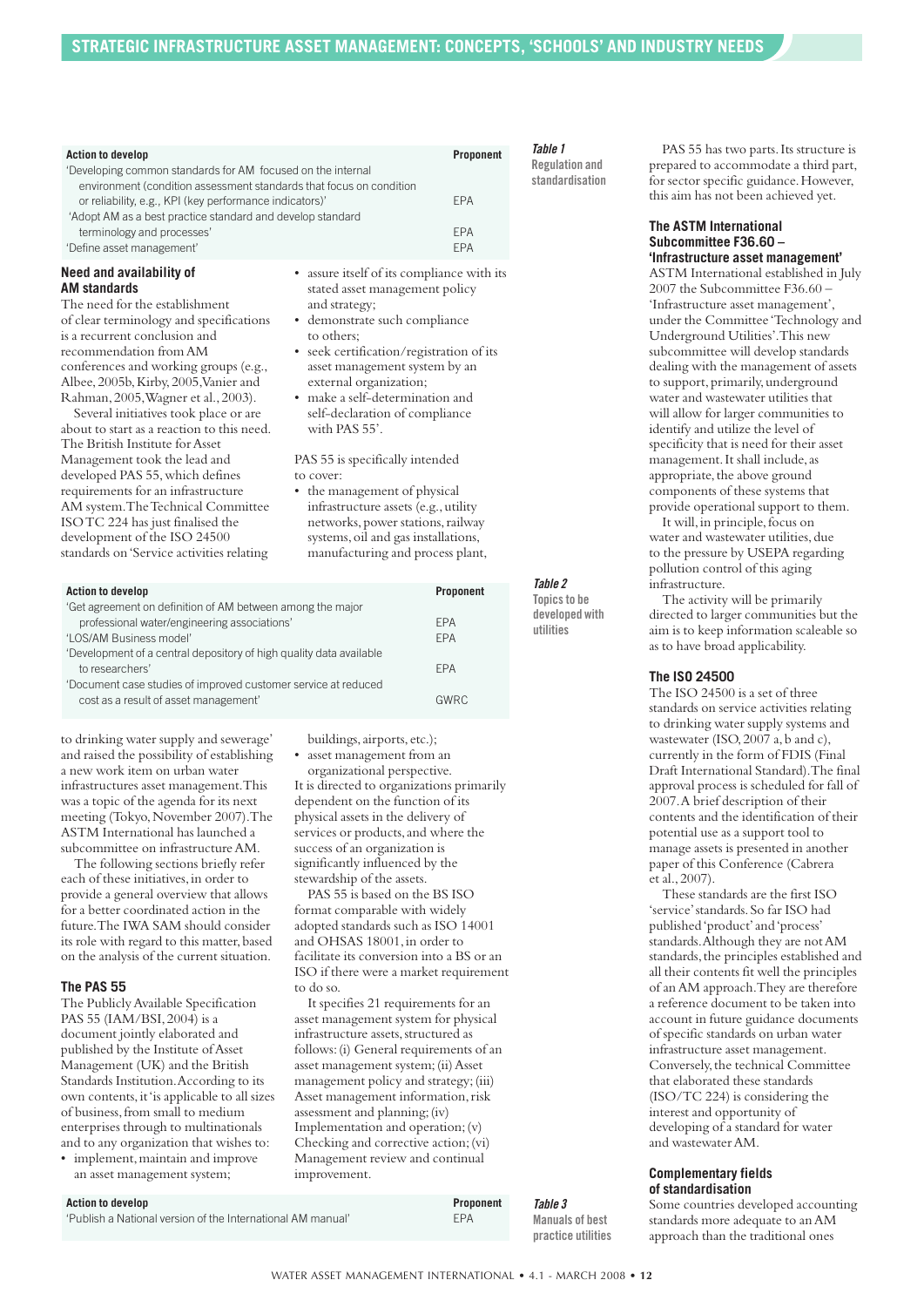(e.g.,GASB 34 in the US orAAS27 inAustralia).

Risk management, fundamental for a properAM,as also been object of standardisation (e.g.,AS/NZS,2004a, AS/NZS,2004b,IRM et al.,2002, ISO/IEC,1999,ISO/IEC,2002, Kenning,2001).

Data and software standards is another field essential forAM and where developments have been remarkable.AM being data seek and requiring the use of data stored in very different platforms, greatly depend on an effective data integration.

#### **The role of the IWA SAM SG with regard to AM specifications and standards**

It is the IWA SAM SG's duty to contribute to the development of standards and specifications for urban infrastructuresAM.Main alternatives are:

- Serve as a facilitator between the various concurrent on-going initiatives in order to promote cooperation and prevent overlapping;
- Participate actively in existing and emerging standardisation committees;
- Launch its own agenda, developing a manual of best practice.

These alternatives are not mutually exclusive.The group has to analyse them and define a strategy.

#### **Industry needs**

IWA SAM SG may assist in setting up an international research and development strategy on urban water infrastructures asset management that corresponds to the actual industry needs.The greatest challenge in setting up a common agenda is not so much the identification of new research topics,but rather how to better apply the existing knowledge, tools and existing research results. Again, the action of the group should take into account the existing results from previous work.

There is already much more collaboration occurring between European,Australian andAmerican research associations.Current examples of where this is occurring between organizations likeWERF, GWRC,AwwaRF,andWSSA are on joint research being conducted on risk management, cost effectiveness,and case study development.However, there is plenty of room for greater collaboration and cooperation on this front.Tables 1 to 5 present a synthesis of topics identified as relevant in various international forums (Alegre, 2007), and aim at highlighting that many common interests exist, showing the potential of collaboration.This

### *Table 4*

|        | Applied research |
|--------|------------------|
| topics |                  |

| 'A compendium of approaches to asset management'                               | <b>GWRC</b> |
|--------------------------------------------------------------------------------|-------------|
| 'Construct a template for preparing infrastructure asset management plans'     | <b>WERF</b> |
| 'Prepare guidance for asset management strategic planning'                     | WERF        |
| 'Tools / techniques to incorporate sustainability into AM'                     | <b>EPA</b>  |
| 'Life cycle maintenance best practices for process, procedure, timing, risk'   | <b>FPA</b>  |
| 'Identify O&M best practice in asset management'                               | GWRC        |
| 'Construct predictive lifecycle models for water and wastewater infrastructure |             |
| that project lifecycle costs and risks'                                        | WERF        |
| 'Development and acceptance of standardized and defined levels of service'     | <b>MIIP</b> |
| 'Develop predictive tools for performance prediction'                          | <b>GWRC</b> |
| 'Risk management for strategic assets'                                         | <b>GWRC</b> |
| 'Develop common / Best Practice for risk management framework'                 | <b>EPA</b>  |
| 'Alignment of different risk management approaches'                            | <b>GWRC</b> |
| 'Develop practical methodologies for calculating lifecycle costs for water     |             |
| and wastewater infrastructure assets'                                          | WERF        |
| 'Establish methodologies for determining water and wastewater asset values,    |             |
| compiling asset inventories and capturing and compiling asset attribute        |             |
| information'                                                                   | <b>WERF</b> |
| 'Develop protocols for assessing the condition and performance of water and    |             |
| wastewater infrastructure assets and develop predictive models for             |             |
| correlating asset condition and performance'                                   | <b>WERF</b> |
| 'Research and development of standardized condition assessment protocols       |             |
| for municipal infrastructure'                                                  | <b>MIIP</b> |
| 'Research on tools for cost effective physical conditions assessment including |             |
| design standards'                                                              | <b>EPA</b>  |
| 'Develop predictive models for correlating asset condition and performance     |             |
| of aboveground assets'                                                         | GWRC        |
| 'Data requirements [and standards (common language)] to support                |             |
| deterioration modelling of sewers'                                             | <b>GWRC</b> |
| 'Deterioration modelling of sewers'                                            | GWRC        |
| 'Data requirements and standards (common language) to support                  |             |
| deterioration models for water mains'                                          | <b>GWRC</b> |
| 'Deterioration modelling of mains'                                             | <b>GWRC</b> |
| 'Identify operations and maintenance best practice by asset category,          |             |
| condition and performance requirements'                                        | <b>WERF</b> |
| 'Relationship between planned and unplanned O&M and effect on WLC'             | <b>GWRC</b> |
| 'Define best practices for the integration of water and wastewater databases'  | <b>WERF</b> |
| 'Identify best practice for water and wastewater databases'                    | <b>GWRC</b> |
| 'Objective reviews of AM software'                                             | <b>MIIP</b> |
| 'Creation of a 'toolbox' or repository of standard software methods'           | <b>MIIP</b> |
| 'Economic benefit/cost analysis research identifying life cycle and social     |             |
| costs of infrastructure intervention'                                          | <b>MIIP</b> |
| 'Standard methods for comprehensive benefits analysis                          |             |
| (economic and noneconomic)'                                                    | <b>EPA</b>  |
| 'Culture change'                                                               | EPA         |
| 'Develop techniques that secure improvement in efficiency and effectiveness    |             |
| within organizations'                                                          | <b>GWRC</b> |
|                                                                                |             |

**Action to develop Proponent**

synthesis is based on documents published between 2003 and 2005.The views of the organisations quoted have evolved in the meantime, and some are about to publish new priority lists related to SAM. However, as this information is not publicly available yet,it is not incorporated in the analysis.References taken into account are:

- Assessment by the GlobalWater Research Coalition (GWRC) (Kirby,2005);
- Research priorities for successful asset management:a workshop (WERF) (Wagner et al.,2003);
- Working session exploring opportunities to enhance collaboration by water and waste water utilities in advancing asset management (USEPA)

(Albee,2005b);

• Open forum on opportunities for research in asset management in Canada (MIIP) (Vanier and Rahman,2005).

### **Concluding remarks**

Strategic asset management of urban water infrastructures is essential for the sustainability of the water supply and wastewater services.IWA recognised that it has a role to play with this regard and established the LESAM Conferences, the newsletter 'Water Asset Management International'and, more recently, the SAM Specialist Group.The specific action of SAM is still to be defined.The strategy and the action plan of the Group have to take into account the existing knowledge and developments,as well as the water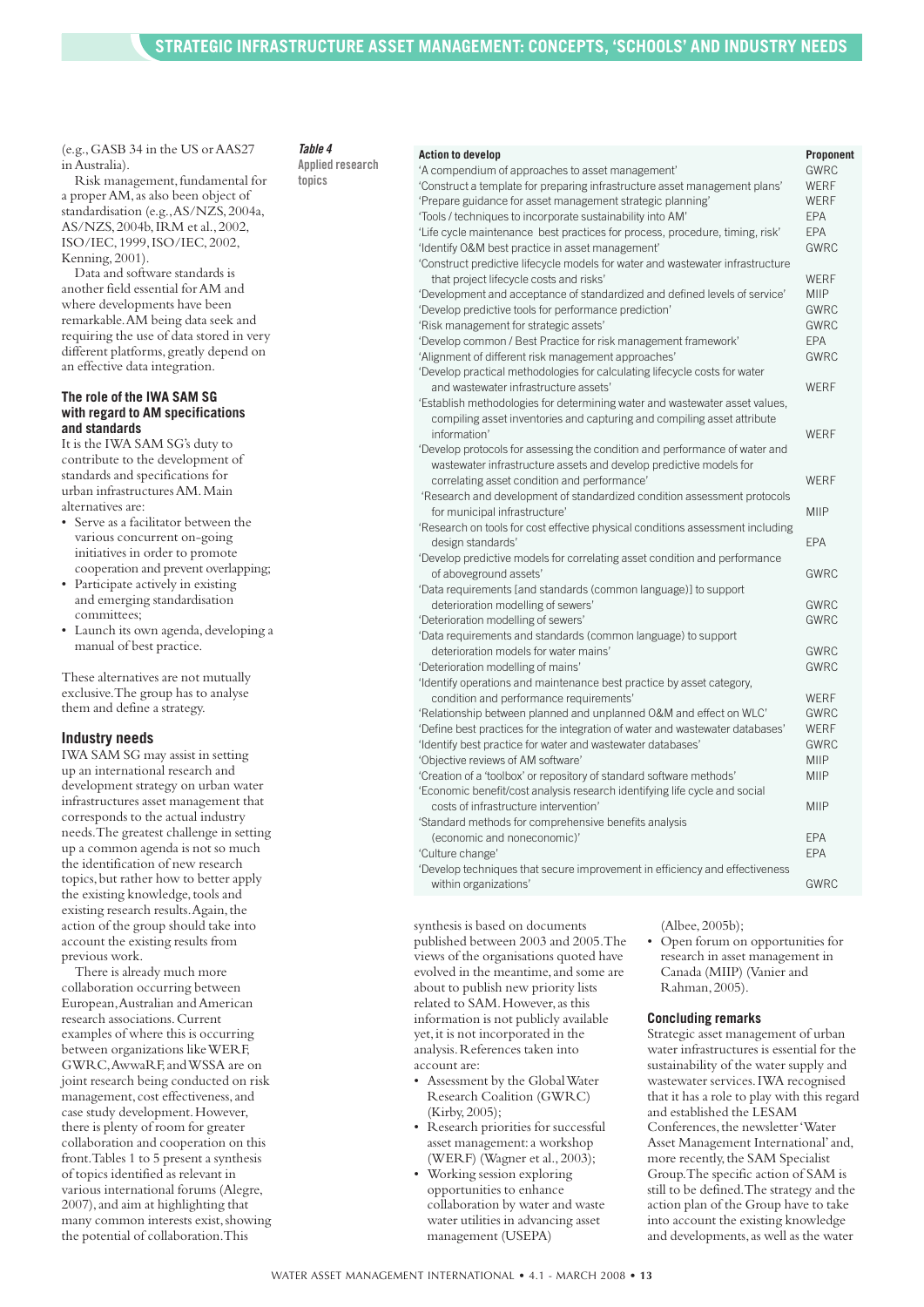| <b>Action to develop</b>                                           | Proponent   | Table 5       |
|--------------------------------------------------------------------|-------------|---------------|
| 'Post graduate degrees in public infrastructure management'        | <b>MIIP</b> | Training and  |
| 'Revise existing engineering and other related courses'            | <b>EPA</b>  | dissemination |
| 'Dedicated conferences and workshops in Canada and abroad focusing |             |               |
| on infrastructure management'                                      | <b>MIIP</b> |               |
| '[National] workshop on asset management'                          | <b>MIIP</b> |               |

industry needs.This paper provides a synthetic overview, inevitably subjective, aiming at launching the discussion. **●**

#### **References**

*Albee,S.(2005a).America's pathway to sustainable water and wastewater systems. WaterAsset Management International, Vol.1, n.º 1.*

*Albee,S.(2005b).Working Session 'Exploring Opportunities to Enhance Collaboration byWater andWastewater Utilities inAdvancingAsset Management', USEPA - Environmental Protection Agency,Washington DC,E.U.A., Presentations and conclusions of theAM Washington workshop,May 5 & 6,2005.*

*Alegre,H.(2007).Gestão patrimonial de infra-estruturas de abastecimento de água e de drenagem e tratamento de águas residuais (Drinking water and wastewater infrastructure asset management),LNEC, (374 pp.).*

*AS/NZS (2004a).AS/NZS 4360:2004 - Risk management, Standards ofAustralia and Standards of New Zealand,0 7337 5904 3,Sidney, Australia.*

*AS/NZS (2004b).HB 436:2004 - Risk management guidelines:Companion toAS/NZ 4360:2004,Standards of Australia and Standards of New Zealand, 0 7337 5960 2,Sidney,Australia.*

*AWWA (2001).Reinvesting in drinking water infrastructure.Dawn of the replacement era,AmericanWaterWorks Association,(49 pp.).*

*Burns,P.(1990).Asset management -A global view, building asset management (don't wait until 2000).Building Science Forum ofAustralia,Jul.25, 1-15.*

*Burns,P.;Hope,D.;Roorda,J.(1999). Managing infrastructure for the next generation.Automation in Construction,8, 6, 689.*

*Cabrera E.;Ellison D.;Olivier,D.; Redaud,J.L.;Rorhofer,K.(2007).ISO 24500 standards as a support tool to manage assets,LESAM 2007,IWA and LNEC,Lisbon,17-19 October.*

*EPAL (2006).EPAL - Relatório e Contas 2006 (Annual report 2006,in Portuguese),Empresa Portuguesa das Águas Livres,S.A.(116 pp.).*

*IAM/BSI (2004).PAS 55 -Asset management,Part 1:Specification for the optimized management of infrastructure assets (PAS 55-1);Part 2:Guidelines for the application of PAS 55-1 (PAS 55-2), Institute ofAsset Management & British Standards Institution - Business Information.*

*IIMM (2006).International infrastructure management manual, version 3.0 2006,Association of Local Government Engineering NZ Inc (INGENIUM), ISBN:0-473-10685-X (360 pp.). IRM;AIRMIC;ALARM (2002).A Risk Management Standard,UK -The Institute of Risk Management (IRM),The Association of Insurance and Risk Managers (AIRMIC),ALARM -The National Forum for Risk Management in the Public Sector,17.*

*ISO (2007 a).ISO/FDIS 24510:2007(E) -Activities relating to drinking water and wastewater services - Guidelines for the assessment and for the improvement of the service to users.*

*ISO (2007 b).ISO/FDIS 24511:2007(E) -Activities relating to drinking water and wastewater services - Guidelines for the management and for the assessment of wastewater services. ISO (2007 c).ISO/FDIS*

*24512:2007(E) -Activities relating to drinking water and wastewater services - Guidelines for the management and for the assessment of drinking water services.*

*ISO/IEC (1999).ISO/IEC Guide 51:Safety aspects - Guidelines for their inclusion in standards,International Organization for Standardization,Geneva.*

*ISO/IEC (2002).ISO/IEC Guide*

*73:Risk management –Vocabulary – Guidelines for use in standards, International Organization for Standardization,Geneva.*

*Kelly,E.S.(2005).What's so different aboutAustralian asset management?, AWWA/WEF Joint Management Conference,*

*www.bcwaternews.com/AssetMgt/Kelly\_p aper.pdf,ref.July 2007.*

*Kenning,M.J.(2001).Security Management Standard - ISO 17799/BS 7799.BTTechnology Journal,Vol.19,3, 132.*

*Kirby,R.(2005).GWRC Research strategy on asset management - a scoping study,UKWater Industry Research (UKWIR).Report Ref.No.05/TT02/1.*

*Le Gauffre,P.;Haidar,H.; Poinard,D. (2007). Assessing the benefits of rehabilitation programs defined with the CARE-W decision support system,LESAM 2007, IWA and LNEC,Lisbon,17-19 October.*

*Lumbers,J.;Kirby,R.(2003).The Common Framework for Capital Maintenance Planning in the UK, Tynemarch Systems Engineering Ltd. (www.tynemarch.co.uk/publications,ref. July 2007). Roh,J.;Cha,D.;Park H.(2007).*

*Development of Long-term Management*

*Plan ofWater Distribution Network with CARE-W:A Case Study,LESAM 2007,IWA and LNEC,Lisbon,17-19 October.*

*Sægrov,S.(Ed.) (2005).CARE-W - ComputerAided Rehabilitation forWater Networks,EU project:EVK1-CT-2000- 00053,IWA Publishing,ISBN: 1843390914 (208 pp.).*

*Sægrov,S.(Ed.) (2006).CARE-S - ComputerAided Rehabilitation for Sewer and Stormwater Networks,IWA Publishing,ISBN:1843391155 (140 pp.).*

*Sægrov,S.;Sjøvold,F.(2007).Planning the upgrading of urban water networks - is there a need for the CARE- approaches, LESAM 2007,IWA and LNEC, Lisbon,17-19 October.*

*Ugarelli,R.;Pacchioli,M.;Di Federico, V.(2007).Planning maintenance strategies for Italian urban drainage systems applying CARE-S,LESAM 2007,IWA and LNEC,Lisbon,17-19 October.*

*UKWIR (2002).Capital Maintenance Planning:A Common Framework, UKWIR,United Kingdom.*

*Vanier,D.J.(2001).Why industry needs asset management tools.Journal of Computing in Civil Engineering,Vol.15, N.º 1,35.*

*Vanier,D.J.;Rahman,S.(2004).MIIP Report:A primer on municipal infrastructure asset management,National Research Council Canada,(71 pp.), http://irc.nrccnrc.gc.ca/pubs/fulltext/b5123.3/b5123. 3.pdf,ref.July 2007.*

*Vanier,D.J.;Rahman,S.(2005).MIIP Report:Survey on municipal infrastructure assets,National Research Council Canada, B-5123.2,(63 pág.), http://irc.nrccnrc.gc.ca/fulltext/b5123.2/b5123.2.pdf, ref.Março 2007.*

*Vanrenterghem-Raven,A.;Hafskjold, S.;Rostum,J.;Laughter,G.;Simpson,P. (2007).Planning the rehabilitation of the LasVegas distribution network using CARE-W,LESAM 2007,IWA & LNEC,Lisbon,17-19 October.*

*Wagner,E.;Speranza,E.;Rogers,J.; Bacon,L.;Ispass,A.;Bobchek,C.(2003). Research priorities for successful asset management: a workshop,WERF,IWA PublishingWERF Report Facilities Management (Project 01-CTS-22), Alexandria*

*www.iwapublishing.com/template.cfm?nam e=isbn1843396599,ref.Março 2007.*

*Werey,C.;Torterotot,J.P.;Sousa e Silva, D.;Barbier,D.,R.,König,A.,Pereira,A., Montginoul,M.;Waechter,V.(2007). Decision-making aid for rehabilitation of sewer networks: addressing socio-economic aspects in the CARE-S project,LESAM 2007,IWA and LNEC,Lisbon,17-19 October.*

Paper presented at LESAM 2007 – 2nd Leading Edge Conference on Strategic Asset Management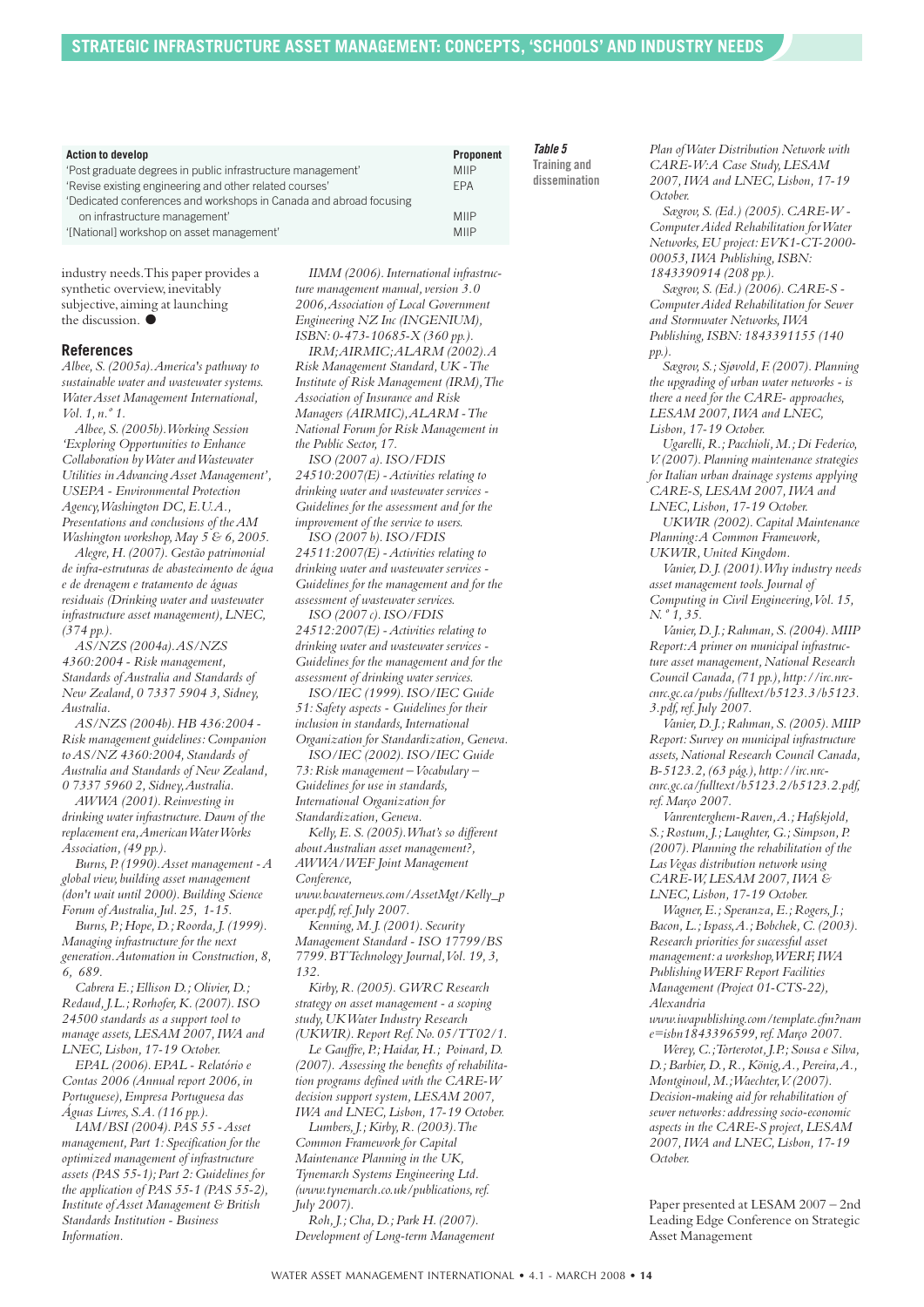# **Assessing the benefits of rehabilitation programmes defined with the CARE-W decision support system**

CARE-W\_ARP is a multicriteria decision support software prototype for the construction of annual rehabilitation programmes of water networks. Two main components may be distinguished in ARP: a) a set of criteria was formulated for the purpose of assessing and comparing water mains; criteria related to the various consequences of pipe failures (leaks and bursts) are expressed by using risk concepts; b) a multicriteria ranking procedure was developed, based on the ELECTRE Tri outranking method. This procedure assigns each pipe to one out of six possible priority levels.

Within two PhD studies, CARE-W\_ARP was used as a research tool. Full scale experiments and critical analyses were conducted with data on the asset stocks of Reggio Emilia (Italy) and Lyon (France). These studies proposed new developments and provided original results. A new criteria formulation was proposed to assess the efficiency of rehabilitation projects and a second set of criteria was defined for assessing and comparing rehabilitation programmes. A comparison between four scenarios tested in Lyon shows that a rehabilitation programme elaborated with the support of CARE-W\_ARP provides higher benefits than other scenarios. An experiment with data from Reggio Emilia provided similar conclusions. In this paper, Pascal Le Gauffre, H. Haidar and David Poinard discuss the results from these studies.

### **Introduction**

### **CARE-W**

T**he aim of the European Project CARE-W (2001-2004) was the development and testing of complementary models and tools for the design and the exploration of rehabilitation strategies and programmes for water supply networks (Sægrov, 2005).Three complementary approaches were adopted for supporting rehabilitation of water distribution systems.The first one is the development of guidelines for continuous observation of the performance of the network and the utility.It consists of the definition and the evaluation of a set of performance indicators (concerning pipe failures, water losses, customer complaints, etc.) that are calculated on network level, zone level, or even on pipe level (Alegre** *et al.***, 2000; 2005). Secondly,the development and the calculation of long-term strategies of rehabilitation is an approach that refers to the estimated service life of pipe types and to the efficiency of rehabilitation programmes. Strategies are defined by the length of pipe types that will be replaced or**

**renovated in the future.The longterm-strategy module of CARE-W is designed for the forecast of future rehabilitation needs, and the benefits that can be expected from selected strategies by calculating the pros and cons in terms of indicators with or without rehabilitation (Herz** *et al***., 2005).The third approach deals with prioritisation of rehabilitation needs:the CARE-W\_ARP module is dedicated to the definition of Annual Rehabilitation Programmes (Le Gauffre andTorterotot, 2005).**

#### **CARE-W\_ARP**

Two main components may be distinguished inARP:

- a multicriteria ranking procedure was developed, based on the ELECTRETri outranking method (Rogers *et al*.2000);this procedure assigns each pipe to one out of six possible priority levels (Le Gauffre *et al.*,2007)
- a set of criteria was formulated for the purpose of assessing and comparing water mains; each criterion is a measure of a particular impact or risk linked to the condition of a pipe.Information required for the calculation of the proposed decision criteria is derived from four main sources (Figure 1) The four main data sources are:

**Pascal Le Gauffre and H. Haidar**,LGCIE, INSA-Lyon, France. Email : pascal.le-gauffre@insa-lyon.fr

**David Poinard**, Veolia Eau, France. Email : david.poinard@veoliaeau.fr



- Performance indicators (PIs): for example, criteriaWQD (Water Quality Deficiency) andWLI (Water Losses Index) may be calculated by the CARE-W\_PI tool at a zone or district level;
- Hydraulic Reliability software: calculation of criterion HCI (Hydraulic Criticality Index) requires hydraulic modelling and simulations provided by three alternative software tools:CARE-W\_Aquarel,CARE-W\_Failnet or CARE-W\_Relnet:
- Failure prediction tools: to supply predicted burst rates per pipe (CARE-W\_Fail\_PHM or CARE-W\_Fail\_Poisson);
- Utility Databases: to supply information on the pipe environment, surface type,population supplied,and so on.All these data have to be obtained from data sources managed by the water utility or other utilities (roads and traffic, urban planning, etc.).

#### **Full scale experiments of CARE-W\_ARP**

Within two PhD studies, conducted in 2004-2006,CARE-W\_ARP was used as a research tool.Full scale experiments and critical analyses were conducted by using data on the asset stocks of Reggio Emilia (Italy) (Haidar, 2006) and Lyon (France) (Poinard,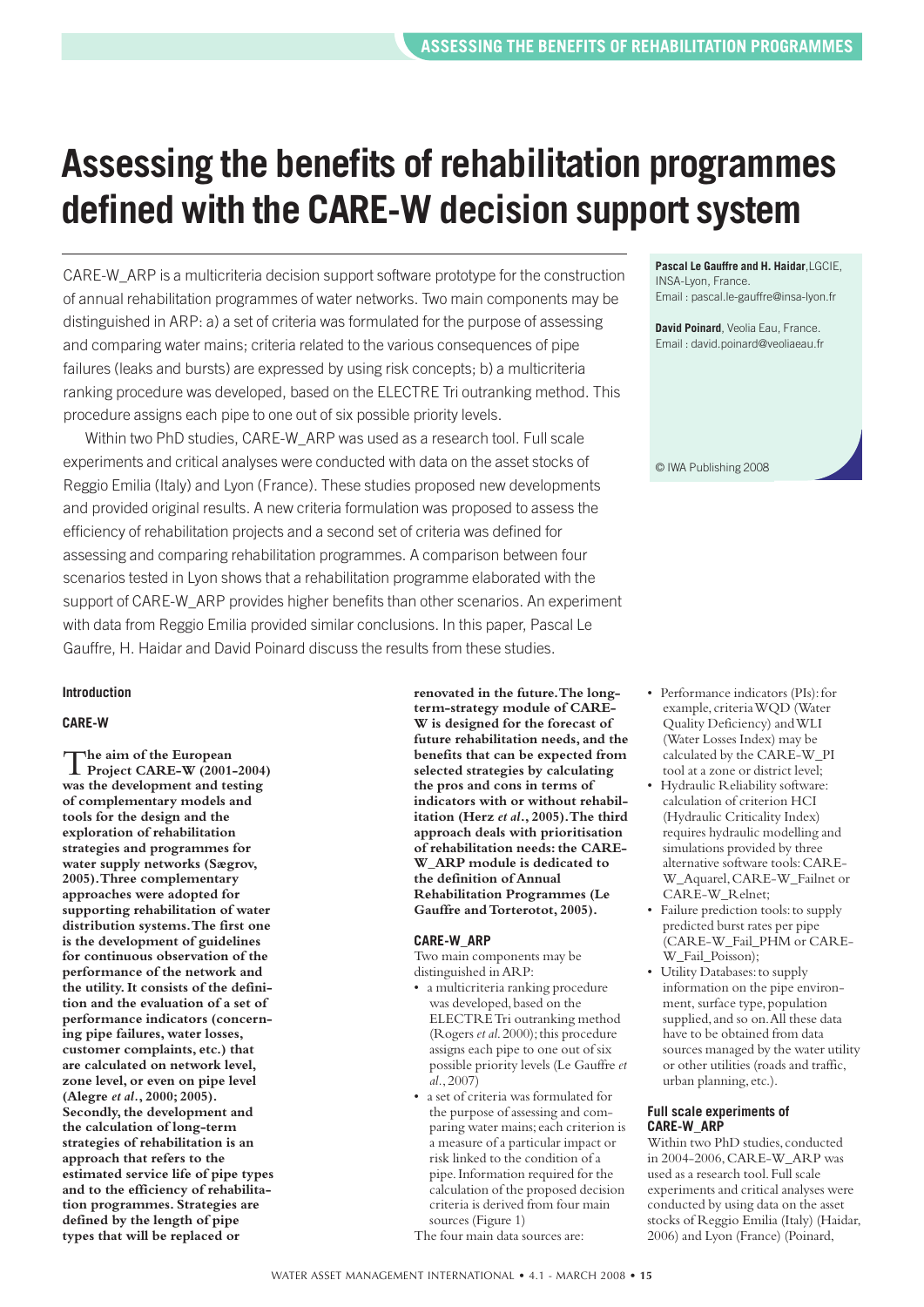2006).These two research studies proposed new developments and provided original results:a new criteria formulation was proposed to assess the efficiency of rehabilitation projects and a second set of criteria was defined for assessing and comparing rehabilitation programmes (alternative selections of a subset of pipes within the asset stock); results of numerical experiments provided an assessment of the real efficiency of fictitious rehabilitation programmes,depending on the criteria used and on the data and tool used for predicting pipe failures.These results are presented in the next sections.

#### **Back to the formulation of decision criteria**

#### **Risk-based criteria**

Within CARE-W\_ARP, criteria related to the various consequences of pipe failures (leaks and bursts) were expressed by using risk concepts and a formulation proposed byVarnes (1984) andTira (1997): *R=PxIxVxE* where *R* is a particular measure of risk,*I* refers to the intensity of a disruption,*P* refers to the probability or frequency of the disruption,*V* and *E* refer to the vulnerability and the value of the exposed environment.Table 1 presents the formulation of the proposed criteria.

*PFR (PBR)* is the predicted failure (burst) rate, calculated with CARE-W\_FAIL (Eisenbeis,2005) for each individual pipe (failures include bursts and leaks).

*EDI* is the expected duration of service interruption (hours), and has to be defined by water utilities by using available statistics.For instance asbestos-cement pipes may be associated to higher values of EDI (due to specific precautions on site).*P (pressure)* and *D (diameter)* are also considered as aggravating factors when a break occurs.

*IFH* and *LS* are indices that may be used for defining several urban contexts where values may be more or less exposed to some possible consequences



of breaks:damages due to flooding, damages due to a landslide.

*NPS (number of people supplied),SC (sensitive customers),SI (sensitive infrastructure) and SR (sensitivity of the road)* refer to the exposed people or values.Table 2 provides an example derived from studies on the asset stock of Lyon.

#### **Risk-based criteria, taking account of replacement costs**

The original formulation, presented in the previous sub-section, refers to risks generated by the current condition of the assets.However two pipes that generate similar impacts or risks may correspond to very different rehabilitation costs.InTable 3 we present an alternative formulation for decision criteria: criterion *PWI (predicted water interruptions)* is used as an example;we denote *PWI\** the alternative criterion and  $UCR<sub>k</sub>$  the unit cost of replacement (k€/100m) for pipe *k*.

 $\overrightarrow{PWI*}_k$  expresses the efficiency of replacing pipe *k* (avoided annual impacts / k€ dedicated to replacement) regarding water interruptions. Similarly,*PCWI\*,ARC\** … may be used to assess the efficiency of replacing pipe *k* regarding other consequences of pipe failures: disruptions of sensitive customers, repair costs, etc.

Results of some experiments performed by (Haidar,2006) showed that this formulation is a more relevant option than the use of a complementary criterion'*Rehabilitation cost*'.Note

*Table 1*

*Figure 1* **Data sources and** flows for supplying **CARE-W\_ARP**

**Risk-based criteria related to the consequences of pipe failures**

| <b>Risk components:</b>               | Ρ                |            |                    | F                |
|---------------------------------------|------------------|------------|--------------------|------------------|
| Criteria                              |                  |            |                    |                  |
| PWI: Predicted Water Interruptions    | <b>PBR</b>       | <b>FDI</b> |                    | <b>NPS</b>       |
|                                       | $(1/100m$ .year) | (hours)    |                    | (persons)        |
| <b>PCWI: Predicted Critical Water</b> | <b>PBR</b>       | <b>FDI</b> |                    | $SC \in [0.1]$   |
| Interruptions                         | $(1/100m$ .year) | (hours)    |                    | sensitivity      |
| ARC: Annual Repair Costs              | <b>PFR</b>       |            |                    | $UCRp(\epsilon)$ |
|                                       | $(1/100m$ .year) |            |                    | repair cost      |
| DFH: Damages due to flooding          | <b>PBR</b>       | $P.P^2$    | $IFH \in [0,1]$    | $VHF \in [0.1]$  |
| in housing areas                      | $(1/100m$ .year) |            | flooding intensity | exposed values   |
| DSM: Damages due to soil movements    | <b>PFR</b>       | $P.P^2$    | $LS \in [0.1]$     |                  |
|                                       | $(1/100m$ .year) |            | risk of landslide  |                  |
| DDI: Damages or Disruptions on        | <b>PBR</b>       | P.P        |                    | $SI \in [0.1]$   |
| other infrastructure                  | $(1/100m$ .year) |            |                    | sensitive infra  |
| $DT$ : Disruption of the traffic      | <b>PBR</b>       |            |                    | $SR \in$ [0.1]   |
|                                       | (1/100m.year)    |            |                    | sensitive road   |
|                                       |                  |            |                    |                  |

that we only propose a formulation for the case of replacement:in this case we expect that no failures will occur in the near future.Dealing with other rehabilitation options would require an estimation of the pipe failure rate after the pipe renovation.

#### **Criteria for comparing alternative rehabilitation programmes**

In this sub-section we will focus on a new set of criteria that was proposed for the purpose of comparing alternative rehabilitation programmes. We denote:

- *AS*:the considered asset stock (a set of pipes that are candidates for rehabilitation);
- *P<sub>j</sub>*:*j*<sup>*th*</sup> alternative rehabilitation programme;

$$
L R(P_j) = \sum\nolimits_{k \in P_j} L_k / \sum\nolimits_{k \in AS} L_k
$$

:length rehabilitated (%) (with *Lk* the length of pipe *k*);

•  $CR(P_j) = \sum_{k \in P_j} L_k \times UCR_k / \sum_{k \in AS} L_k \times UCR_k$ 

: cost of a rehabilitation programme (%).

The proposed criteria express the *expected efficiency (EE)* of a rehabilitation programme: they refer to the *expected benefit (EB*,avoided impacts thanks to the implementation of the rehabilitation programme) and to the extent of the rehabilitation programme (*LR* or *CR*). Table 4 provides an example dealing with water interruptions.

For instance,  $LR(P_j) = 2\%$  and  $EB(P_jPCWI) = 38\%$  gives  $EE(P_j, PCWI) = 19$ : rehabilitating 2% of the total length of the network is expected to avoid 38% of the annual impacts on sensitive customers (expected efficiency of this rehabilitation scenario:  $EE = 38 / 2 = 19$ .

The next subsection is dedicated to the use of these criteria.

#### **Comparing alternative rehabilitation programmes … and defining rehabilitation goals**

This subsection provides an example of a procedure for exploring contrasting rehabilitation programmes.

Comparing alternative programmes that can be generated with CARE-W<sub>ARP</sub> is a way of studying the impact of several parameters that are used within the ELECTRETRI procedure: criteria weights, profiles that are used as references for assigning each pipe to one category, etc. (Figures 2a,2b).

Comparing alternative programmes according to several efficiency criteria is also a way of balancing various rehabilitation goals: reducing water losses, reducing disturbances to the urban environment, reducing annual repair costs, etc.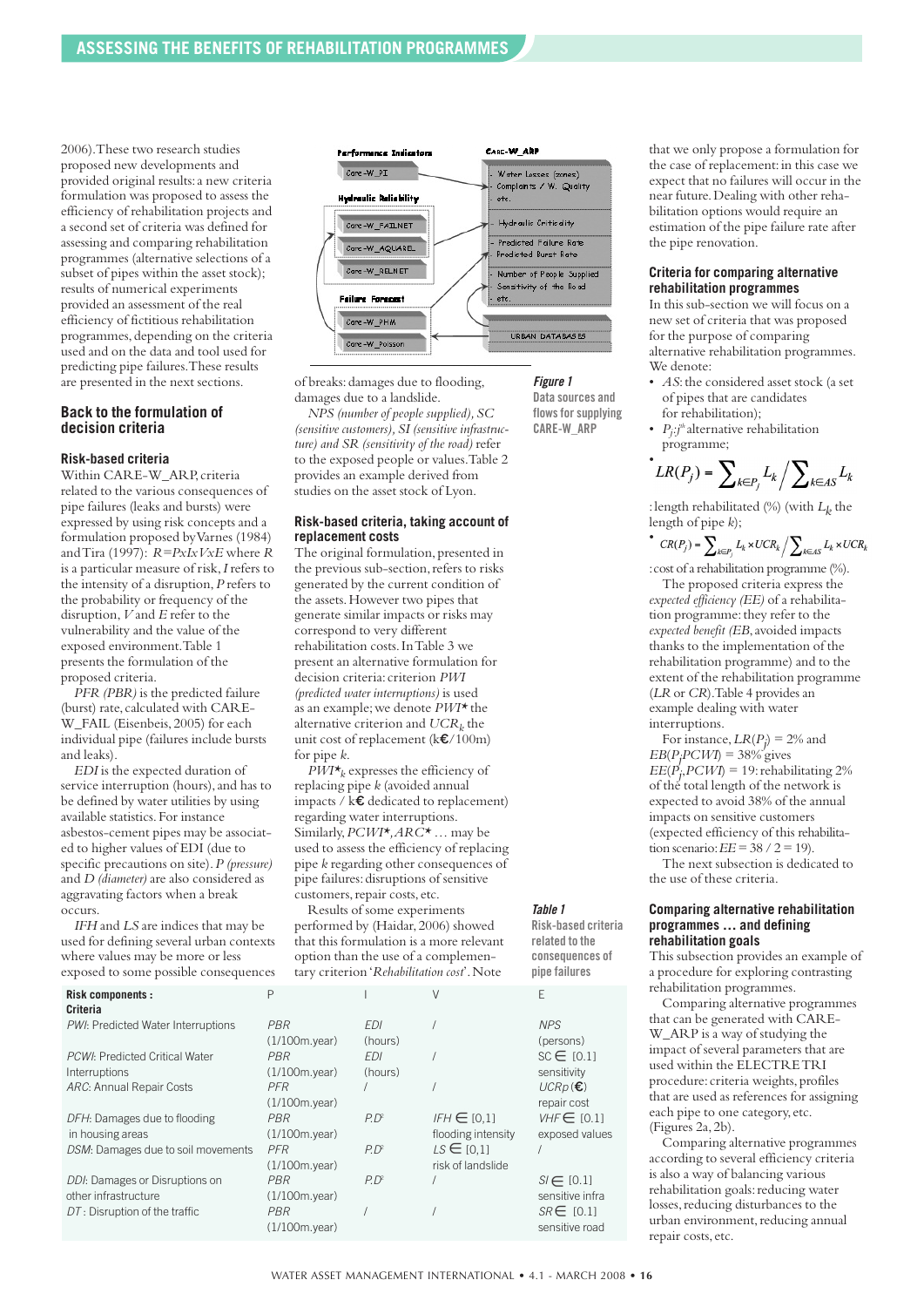Using data from Reggio Emilia, Haidar (2006) ran the CARE-W\_ARP module for generating and comparing fictitious alternative rehabilitation programmes.Each run of the ELECTRETri procedure uses a given set of parameter values (weights, reference profiles, etc.) and the output is a subset of pipes assigned to the highest priority group (denoted C33). Figure 2b provides an example:67 pipes (out of 2729) are assigned to group C33.Let us consider this group of pipes as a possible rehabilitation programme.

Figure 3 displays some results of an experiment where three possible rehabilitation programmes were compared.Each programme is a subset of pipes representing about 1.4 % of the total length of the network.

Five criteria (*gi* ) were used within the ELECTRETri procedure: *PWI (water interruptions),PCWI (critical interruptions),DT (traffic disruptions), ARC (repair costs)* and *WLI (water losses index).*The expected efficiencies  $EE(P_j, g_i)$  were used as criteria for comparing alternative programmes *Pj* ; for  $g_i = WLI$  the expected efficiency is replaced by an index that is the mean value of *WLI* within the chosen pipes  $(WLI_{m}m \in ]0,1]$ .

Let us compare three alternatives displayed in Figure 3.

Alternative *P2* appears as the best option if the main objective is to reduce the various consequences of pipe breaks (interruptions, disruptions and costs).

Alternative *P6* appears as a very good option if the main objective is to reduce water losses (*WLI\_m* close to 0.9 means that all the rehabilitated pipes are situated in leaky districts). Unfortunately  $EE(P_j, PWI)$  is strongly reduced (from 14.7 to 6.6) and this is also the case for  $EE(P_j, PCWI)$ . Alternative *P5* may appear as a

good compromise.

These three possible programmes were generated by 'playing'with parameters: for instance the weight associated to criterion *WLI* was increased from  $w = 0.1$  for  $P2$  to  $w =$ 0.3 for *P5* and w = 0.4 for *P6*.Other weights and values of the two reference profiles were also modified from *P2* to *P5* and *P6*.

This is the way that we suggest for defining weights and other parameters within the ELECTRETri procedure. With this'what-if?'approach the decision process is considered as an exploration of contrasting scenarios: a first step is the construction of

**Alternative formulation Formula Unit** Formulation 1  $PWI_k = PBR_k \times EDI_k \times NPS_k$  Persons.hours/(100m.year)<br>Formulation 2  $PWI^* = PBR_k \times FDI_k \times NPS_k$  (Persons hours/year) / k

#### *Figure 2a*

**Each pipe (a1, a2 …) is assessed according to criteria g1, g2… Two profiles denoted b1 and b2 are used as references.They define the limits between three prioritylevels(C3**  $>$  **C**2 $>$  **C**1)

#### *Figure 2b*

**By using two ranking procedures, ELECTRE Tri provides a way of defining six groups within the asset stock (2729 pipes in Reggio Emilia)**

#### *Table 2*

**Values of SC (sensitivity of customers) chosen in Lyon by Poinard (2006)**





contrasting options;a second step is the

The expected benefits *(EB)* and the expected efficiencies *(EE)* that have been presented in the previous section were proposed for the purpose of comparing possible future programmes;in this section we examine the real benefits and the real efficiencies that were calculated for fictitious programmes that could have been implemented some years ago in

selection of an option/goal. **Benefits of rehabilitation**

Lyon or in Reggio Emilia. Poinard (2006) performed a numerical experiment for estimating the benefits of using the CARE-W\_ARP prototype for the Lyon

**programmes**



#### *Figure 3*

**Three alternative rehabilitation programs(P2, P5 and P6: three subsets of pipes selected by using CARE-W\_ARP with three differentsets of parameter values) compared with five criteria**

#### *Table 3*

 $PWI^*_{k} = PBR_{k}$  *x*  $EDI_{k}$  *x*  $NPS_{k}$ 

**Two alternative formulations of a criterion dealing with water interruptions**

 $\overline{UCR_k}$  (avoided annual impacts / k**€**)

network.The available failure history was 1993-2004.The experiment aimed at comparing four scenarios:

- Scenario S1:a rehabilitation programme (3% of the total length of the network) was implemented at the end of year 2001; pipes were chosen according to the pipe age;
- Scenario S2: a rehabilitation programme (3%) was implemented at the end of year 2001; pipes were chosen by ranking pipes according to the individual failure rate;
- Scenario S3:a rehabilitation programme (3%) was implemented at the end of year 2001; pipes were chosen by using CARE-W\_ARP;
- Scenario S0 serves as a reference: no rehabilitation done between 2001 and 2002.

These four scenarios were tested by identifying pipe failures that occurred in 2002-2004 and which could have been avoided with a given

| Category | - SC | <b>Definition</b>                                  | % of the asset stock |
|----------|------|----------------------------------------------------|----------------------|
|          |      | Hospitals, customers using dialysis machine,  4.0% |                      |
|          | 0.5  | Nurseries, schools, universities                   | 91%                  |
|          |      | Other cases                                        | 86.9%                |

rehabilitation scenario.The reduction of the number of pipe failures was calculated for several subsets of pipes: the whole asset stock, pipes that supply sensitive customers, pipes that are located in areas prone to landslide, pipes below sensitive roads.Results are displayed inTable 5.1138 pipe failures occurred during the three-year observation period (2002-2004). Scenario S1 (criterion: pipe age) provides very poor benefits (-64 failures) while scenario S2 (criterion: failure rate) allows to avoid 21% of the total number of failures (-238 failures). Scenario S3 (use ofARP) provides interesting results:

- 183 failures (only) could have been avoided on the whole network (instead of 238 with S2);
- on the other hand, 152 out of 768 critical failures (cases a, b or c) could have been avoided thanks to scenario S3 (instead of 110 with S2);
- benefit of scenario S3 is particularly high for the subset of pipes that are located in areas prone to landslide: 34% of the observed failures (52 out of 154) could have been avoided; (landslide is a major concern in Lyon;thus criterion DSM – Risk of damages due to soil movement, was a priority criterion in the application of the ELECTRETri procedure).

A similar experiment was conducted by Haidar (2006) with data from Reggio Emilia.Table 6 displays the 'real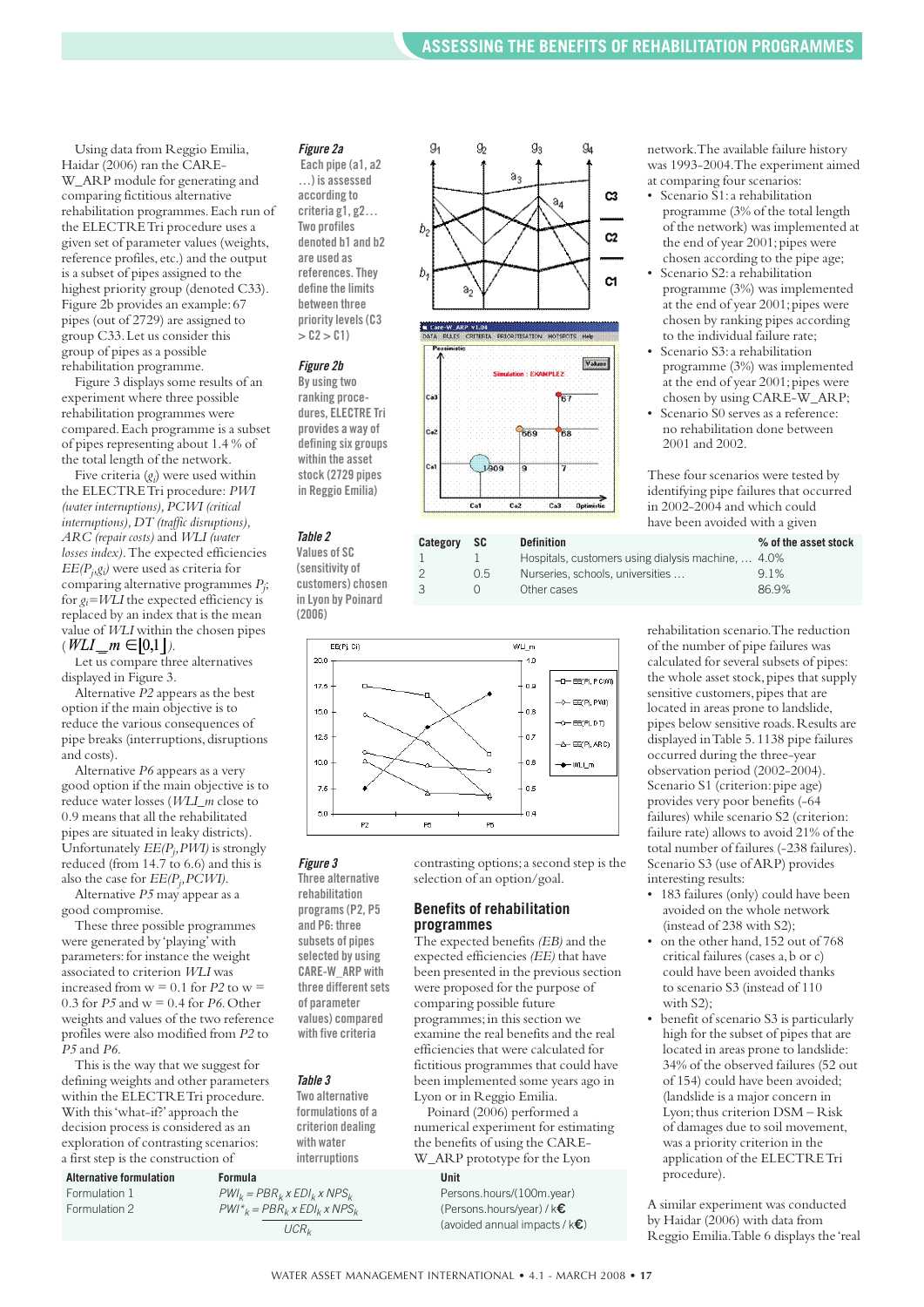

benefits'of two fictitious rehabilitation programmes.The observation period is 1999-2001.Real benefits were calculated as for the expected benefits (Table 4) but *PFR* (predicted failure rate) was replaced by the observed failure rate.CARE-W\_ARP was performed by using criteria calculated with *PFR* provided

the construction of rehabilitation strategies and annual rehabilitation programmes.After the development of these prototypes one important issue was to assess the benefits of using such tools.Regarding CARE-W\_ARP,full scale experiments – together with critical analyses – were conducted within two doctoral theses with data

*Table 4* **Criteria formulated for assessing and comparing pipes or annual programmes (examplesrelated to water interruptionsinduced by pipe breaks)**

*Table 5* **Pipe failures avoided in 2002- 2004, for three** fictitious rehabilita**tion programmes, implemented at the end of 2001, and defined by using failure data from 1993 to 2001 in Lyon (Poinard, 2006)**

*Table 6*

**Real efficiencies of two fictitious rehabilitation programmes implemented at the end of 1998 and defined by using failure data from 1994 to 1998 in Reggio Emilia (Haidar, 2006)**

#### **Subsets of pipes Number of breaks observed during three years (2002-2004)** No Rehab. Rehabilitation programme; 3% of the total Programme length of the network selected according to: (S0) Pipe age Pipe failure rate CARE-W\_ARP (S1) (S2) (S3) Whole asset stock (~ 3000 km) 1138 -64 - 238 (- 21%) - 183 (- 16%) a) pipes supplying sensitive customers  $43$  0 - 11 (-26%) - 12 (-28%) b) pipes in areas prone to landslide 154 -13 - 29 (- 19%) - 52 (- 34%) c) pipes below sensitive roads 627 -38 - 92 (- 14%) - 114 (- 18%) a) or b) or c) 768 -46 - 110 (- 14%) - 152 (- 20%)

by statistical tools supplied with failure data from 1994 to 1998.

Scenario S1 is a rehabilitation programme based on pipe failure rates. This scenario provides poor benefits regarding water interruptions. Scenario S2,where rehabilitated pipes were selected by using CARE-W\_ARP, provides much higher benefits:35% of the impacts on sensitive customers could have been avoided by replacing 2% of the total length of the network, 21% of the impacts on customers could have been avoided, etc.

Other experiments were conducted for the purpose of studying the impacts – on the efficiency of rehabilitation of programmes – of failure prediction tools,availability of failure data, availability of data used in statistical tools, etc.Results of these experiments are reported in (Haidar,2006).

#### **Conclusions**

CARE-W is a set of tools that were developed for the purpose of supporting

 $\epsilon$  (similar to the expected benefits but calculated with failures ob

*RB*(*PWI* – Predicted water int *RB*(*PCWI* – Predicted critical *RB*(*ARC* – Annual repair cost *RB*(*DT* – Traffic Disruptions)

from Lyon and Reggio Emilia.Results were obtained concerning the benefits of using a multicriteria representation and a multicriteria ranking procedure.

In this paper we present a new formulation of criteria that was proposed for assessing the efficiency of rehabilitation projects and a second set of criteria that was defined for assessing and comparing rehabilitation programmes (alternative selections of a subset of pipes within the asset stock).

Results of numerical experiments provided an assessment of the efficiency of rehabilitation programmes depending on the criteria used for their definition.

A comparison between four scenarios in Lyon showed that a rehabilitation programme elaborated with the support of CARE-W\_ARP provides higher benefits than other scenarios.An experiment with data from Reggio Emilia provided similar conclusions.**●**

| Real benefits                     | Rehabilitation programme; 2% of the total length of the |
|-----------------------------------|---------------------------------------------------------|
| (similar to the expected benefits | network selected according to:                          |

| )served in 1999-2001) | Pipe failure rates | CARE-W ARP |
|-----------------------|--------------------|------------|
|                       | (S1)               | (S2)       |
| erruptions)           | 3.01               | 21.5       |
| water interruptions)  | 2.47               | 35.4       |
| s)                    | 8.40               | 97         |
|                       | 10.95              | 16.2       |
|                       |                    |            |

#### **References**

*Alegre H.,HirnerW.,Baptista J.M. and Parena,R (ed.) (2000) Performance Indicators inWater Supply Systems – IWA Manual of Best Practice.London:IWA Publishing.160 p. ISBN:1-900222-27-2.*

*Alegre H.,Baptista J.M.,Coelho S. (2005) Performance indicators for water network rehabilitation.In:Computer aided rehabilitation for water networks.Sægrov S. (Ed).London:IWA Publishing, p.1-23.*

*Eisenbeis P.(2005)Technical tools for failure prediction and water reliability analysis.In:Computer aided rehabilitation for water networks.Sægrov S.(Ed). London:IWA Publishing, p.24-46.*

*Haidar H.(2006) Réhabilitation des réseaux d'eau potable :méthodologie d'analyse multicritère des patrimoines et des programmes de réhabilitation.Doctoral Thesis in Civil Engineering.Lyon (France):INSA-Lyon,225 p.Available online at:<http://docinsa.insalyon.fr/these/pont.php?&id=haidar>*

*Herz R.,Baur R.,Kropp I.(2005) Strategic planning and investment.In: Computer aided rehabilitation for water networks.Sægrov S.(Ed).London:IWA Publishing, p.73-90.*

*Le Gauffre P. andTorterotot J.Ph. (2005) Decision Support forAnnual Rehabilitation.In:Computer aided rehabilitation for water networks.Sægrov S. (Ed).London:IWA Publishing, p.47-72.*

*Le Gauffre P.,Laffréchine K.,Baur R., Haidar H.,Poinard D. and Schiatti M. (2007)A multicriteria decision support methodology for annual rehabilitation programs of water networks.Computer-Aided Civil and Infrastructure Engineering,22(2007) 478-488.*

*Poinard D.(2006) Modèles pour la conception de stratégies et de programmes de réhabilitation des réseaux urbains d'eau potable.DoctoralThesis in Civil Engineering.Lyon (France):INSA-Lyon, 225 p.Available at:<http://docinsa.insa lyon.fr/these/pont.php?&id=poinard>*

*Rogers M.,Bruen M. and Maystre LY. (2000) ELECTRE and decision support. Methods and applications in engineering and infrastructure investment.Dordrecht (The Netherlands):KluwerAcademic Publisher.208 p.*

*Sægrov S.(ed) (2005) Computer aided rehabilitation for water networks.London: IWA Publishing,ISBN:1843390914, 208 p.*

*Tira M.(1997) Planificare la citta sicura.Roma:Editioni Librerie Dedalo, ISBN 88-86599-13-7.125p.*

*Varnes D.J.(1984) Hazard zonation: a review of principal and practice. Commission of landslide of IAEG, UNESCO, Natural Hazard, N°3, 61p.* 

Paper presented at LESAM 2007 – 2nd Leading Edge Conference on Strategic Asset Management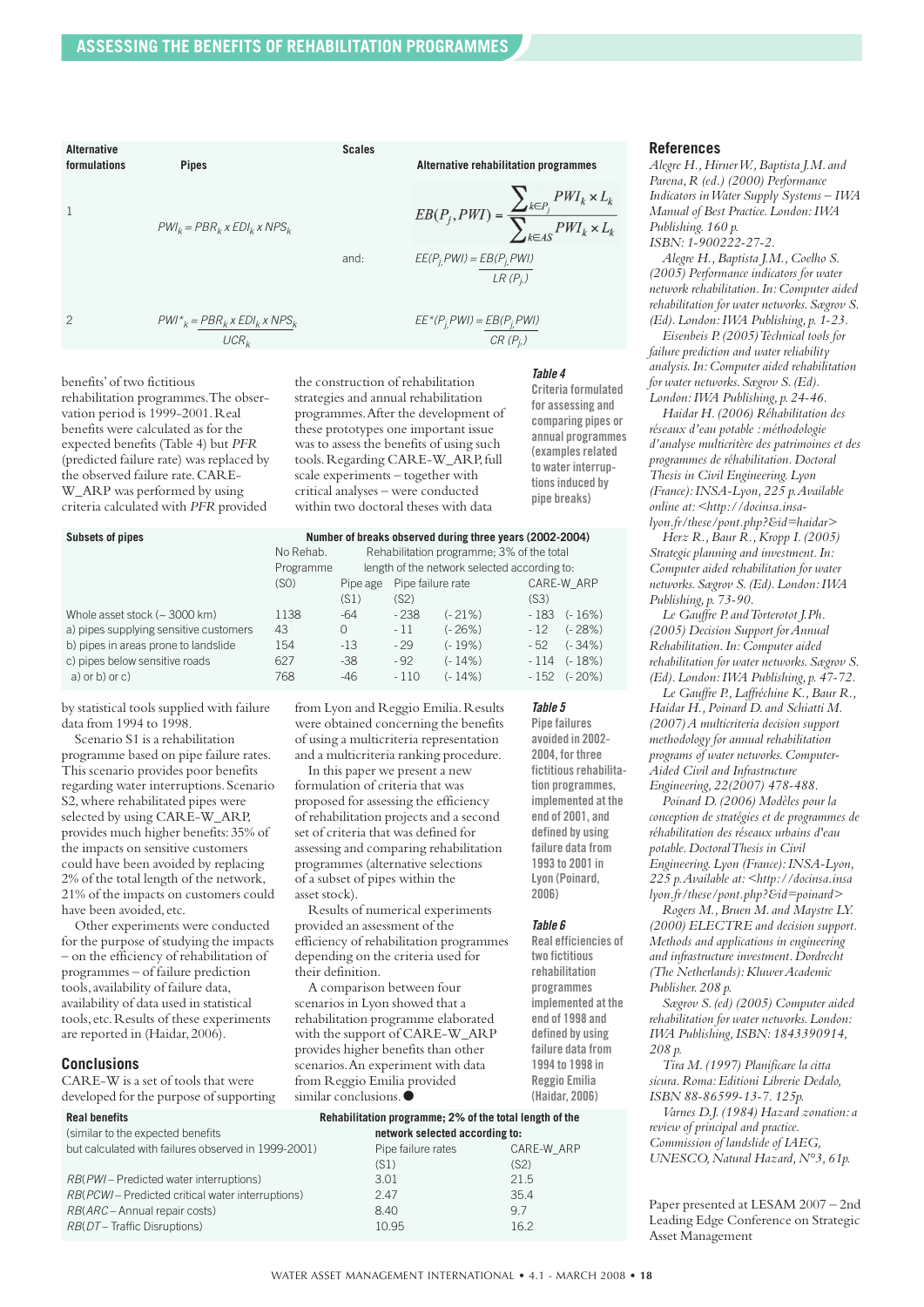## **Strategies for integrating alternative groundwater sources into the water supply system of the Algarve, Portugal**

The future availability of drinking water in the Portuguese Algarve region is put at risk by the continuing rise in water demand, the decreasing amount of rainfall and the increasing potential for the occurrence of more-intense or longer-lasting drought periods. Moreover, tourism and agriculture, the two main economic activities in the region, rely heavily on the available water resources, and particularly during dry periods, pose a threat to the public water supply. Until recently, the multimunicipal public water supply system (MPWSS), created in 2000 and managed by the regional Water Utility Águas do Algarve, was entirely based on surface water provided by large reservoirs. During the extreme drought of 2005, serious consequences of this singlesource strategy were felt, when several reservoirs reached their exploration limit, and could not satisfy the water demand.

During that period, the regional water utility realized that in order to guarantee public water supply in the long-term, a strategy based on an integrated water resources management (IWRM) scheme is needed. Therefore, alternative water sources need to be integrated into the MPWSS, the most important one of which is groundwater, the principal source of public supply in the Algarve before the existence of the MPWSS. Currently, a decision-aid model that will promote the IWRM in the region is being developed. In this paper In this paper, T.Y. Stigter, J.P. Monteiro, L.M. Nunes, J. Vieira, M.C. Cunha, L. Ribeiro and H. Lucas highlight one of the necessary tasks for that model, namely a screening selection of groundwater wells with sufficient quantity and quality to allow their integration into the water supply network. The quantitative criteria are based on aquifer properties and well yields. The results indicate that over 40 existing municipal wells, with a total yield of more than 1000 l/s, can be integrated into the MPWSS. An additional 25 wells (600 l/s) will be usable after appropriate disinfection and iron and manganese removal, or mixing with surface water.

#### **Introduction**

T**he extreme seasonal and annual variations in rainfall in semi-arid regions such as the Algarve pose serious challenges to stable and sustainable water supply planning and management. Moreover,the intensity and frequency of occurrence of extreme droughts will most likely increase significantly in the future, according to the large-scale study of climate change in Portugal (Santos and Miranda, 2006).At the same time,the water demand in the region is continuously increasing, owing to the growth of population and tourism,the principal economical activity of the region.According to the 2001 population census,the registered population in the Algarve increased 15% between 1991 and 2001, by far the largest rate in the**

**country and solely caused by migration.Tourism is responsible for an additional ten million visitors each year, mostly during the summer months. On the other hand, agriculture is the major water-consuming activity in the area.Total annual water consumption in the Algarve is currently estimated to be 260 million m3 , of which 72% is for agriculture, 20% for public supply and 8% for golf courses (Monteiro and Costa, 2004).**

The multimunicipal public water supply system (MPWSS), created in 2000 and managed by the regional Water Utility Águas do Algarve, up to 2005 was entirely based on surface water provided by large reservoirs. During the extreme drought of 2005 serious consequences of this single-source strategy were felt, when several reservoirs reached their exploration limit, and could not satisfy the water demand. Currently, another

**T.Y. Stigter, J.P. Monteiro and L.M. Nunes**, FCMA – Universidade do Algarve, Faro, Portugal. Email: tstigter@ualg.pt, jpmontei@ualg.pt, lnunes@ualg.pt

**J. Vieira and M.C. Cunha**, FCTUC – Departamento de Engenharia Civil, Pólo II – Universidade de Coimbra, Coimbra, Portugal. Email: jvieira@dec.uc.pt, mccunha@dec.uc.p

**L. Ribeiro**,CVRM/Geo-Systems Centre – Instituto Superior Técnico, Lisboa, Portugal. Email: nlrib@alfa.ist.utl.pt

**H. Lucas**, Águas do Algarve, Faro, Portugal. Email: h.lucas@aguasdoalgarve.pt

© IWA Publishing 2008

large dam is being built in the west of theAlgarve,which will be completed in 2010 and will largely increase the capacity of surface water storage. However, studies have shown that even then,water demand will be hard to meet in the long term during long periods of drought (Hidroprojecto and Ambio, 2005), if public water supply continues to depend on a single source.

Based on these foregoing, the water utility realized that in order to guarantee public water supply in the long-term,a strategy based on an integrated water resources management (IWRM) scheme is needed.New infrastructures have to be sited, designed and operated in order to have a more robust and resilient system. To accomplish those tasks, the development of a decision support system based on an optimization model is being built in the scope of a research and development (R&D) project initiated in 2005.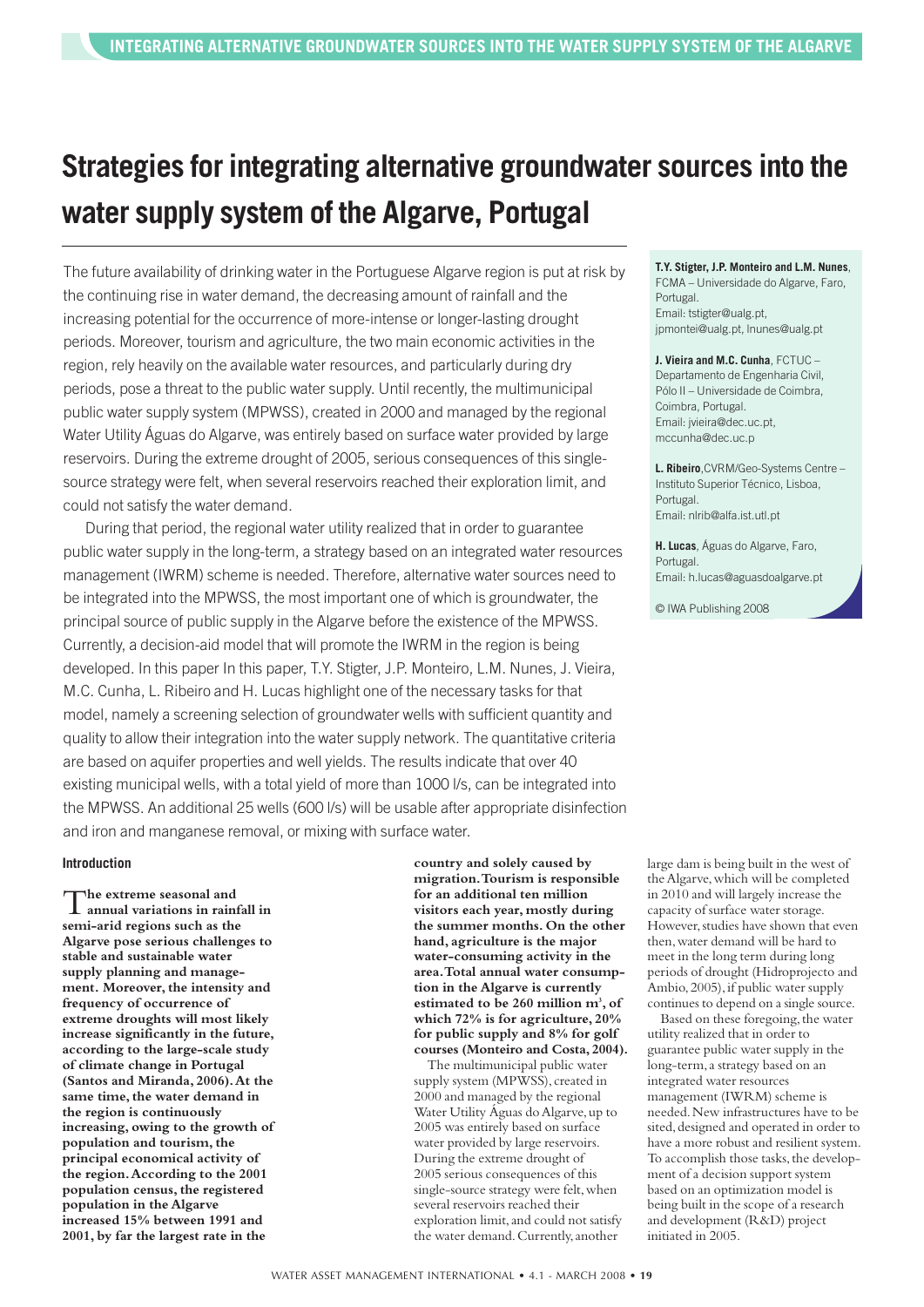| <b>Aquifer system</b> |                                     | <b>Main aquifer lithology</b> | Area $(km^2)$ | Average yield<br>(1/s) | Recharge<br>(hm <sup>3</sup> /ano) | <b>Extracted volume</b><br>in 2005 ( $hm^3$ ) |
|-----------------------|-------------------------------------|-------------------------------|---------------|------------------------|------------------------------------|-----------------------------------------------|
| M <sub>1</sub>        | Covões                              | limestone, dolomite           | 22.56         | 15.5                   | 6                                  | 0.36                                          |
| M <sup>2</sup>        | Almádena – Odeáxere                 | limestone, dolomite           | 63.49         | 5.6                    | 16-24                              | 0.55                                          |
| M <sub>3</sub>        | Mexilhoeira Grande - Portimão       | limestone, dolomite, sand     | 51.71         | 8.3                    | 10                                 | 1.18                                          |
| M4                    | Ferragudo - Albufeira               | limestone, sand               | 117.1         | 5                      | 8                                  | 0.40                                          |
| M <sub>5</sub>        | Querença - Silves                   | limestone, dolomite           | 317.85        | 11.1                   | 53-87                              | 21.44                                         |
| M <sub>6</sub>        | Albufeira – Ribeira de Quarteira    | limestone, dolomite           | 54.55         | 9.4                    | 9                                  | 0.55                                          |
| M <sub>7</sub>        | Quarteira                           | limestone, dolomite, sand     | 81.19         | 9                      | 12                                 | 0.13                                          |
| M <sub>8</sub>        | S. Brás de Alportel                 | limestone, dolomite           | 34.42         | 4.2                    | $5-6$                              | 0.34                                          |
| M <sub>9</sub>        | Almansil - Medronhal                | limestone, dolomite           | 23.35         | 7                      | $6 - 7$                            | 1.92                                          |
| M10                   | S. João da Venda - Quelfes          | sand, limestone, marl         | 113.31        | 7.0; 5.5               | 9                                  | 0.49                                          |
| M11                   | Chão de Cevada - Qta. João de Ourém | limestone, dolomite           | 5.34          | 6                      | $\overline{2}$                     | 0.51                                          |
| M12                   | Campina de Faro                     | limestone, sand               | 86.39         | 6                      | 10                                 | 0.13                                          |
| M13                   | Peral - Moncarapacho                | limestone                     | 44.07         | 2.8                    | 10                                 | $\Omega$                                      |
| M14                   | Malhão                              | limestone, dolomite           | 11.83         | 14.7                   | 3                                  | 0.33                                          |
| M15                   | Luz - Tavira                        | limestone, sand               | 27.72         | 5.6                    | 4                                  | $\Omega$                                      |
| M16                   | S. Bartolomeu                       | limestone, dolomite           | 10.6          | 8.2                    | 3                                  | $\Omega$                                      |
| M17                   | Monte Gordo                         | sand                          | 9.62          | $1.5 - 3.0$            | 3                                  | $\Omega$                                      |

Under an IWRM scheme, naturally, groundwater will be a valuable resource in theAlgarve.Before the existence of the MPWSS, public water supply was mainly supported by groundwater. Moreover, several studies have pointed out the advantage of the joint use of surface and groundwater for treatment requirements (e.g.Campinas et al., 2001).Unfortunately,not all wells have the same water quality and availability, which is why one of the necessary tasks of the mentioned R&D project was the realization of a screening selection of groundwater wells with sufficient quantity and quality to be integrated into the MPWSS.The aim of the current paper is to show the results of the methodology used for this purpose, thereby highlighting the qualitative aspects, though quantitative criteria, based on aquifer properties and well yields,are also considered.

Qualitative criteria are based on the construction of standard violation indices (SVIs), which are water quality indices (WQIs) that reflect the well's degree of violation of drinking water standards for a given set of variables. Such indices have been developed with the aim of rapidly combining a large

quantity of chemical information of a water sample into a single value and thereby easily monitor spatial and temporal fluctuations of water quality. Moreover,WQIs are often based on specific standards such as the maximum admissible concentration (MAC) in drinking water (e.g.Harkins,1974; Backman et al.,1998;Vieira et al.,2001, Stigter et al.,2006), constituting useful aggregation and communication tools.

#### **Groundwater resources in the Algarve**

The first hydrogeological characterisation of theAlgarve was presented in the work of Trac (1981), which describes the Paleozoic unit consisting of metamorphic rocks covering an area of about 3700 km<sup>2</sup> in the north, and nine aquifer systems mainly supported by Jurassic,Miocene and Quaternary formations, covering an area of 1700 km2 in the coastal strip.A detailed water balance is presented in this work, considering the separate estimation of the surface and groundwater components and an average annual precipitation calculated for the period  $1941/42 - 1973/74$  of 653 mm (Monteira and Costa, 2004). Several other detailed studies followed (e.g.

#### *Table 1*

*Table 2* **Parameters involved in the SVI calculations and total number of analyses and violations**

**Characterization of aquifersystems with regional expression in the Algarve**

Silva, 1984; Almeida, 1985; Silva, 1988), dealing with the hydrodynamics and hydrogeochemistry of the main aquifers.

The actual state of development of theAlgarve hydrogeology allows the definition of 17 aquifer systems with regional importance, occupying 1074 km2 of the referred Mesocenozoic strip.The definition of these 17 aquifer systems was proposed byAlmeida et al. (2000) and their location and geometry are shown in Figure 1.Table 1 presents the main characteristics of each system, including dominant aquifer lithology,average yield and annual recharge, with an estimated total of around 200 hm<sup>3</sup>. The most productive aquifers are built up of karstified limestones and dolomites. Municipal well yields are usually much higher than the average yields indicated inTable 1.

Monteiro and Costa (2004) and Nunes et al.(2006) provide an overview of the evolution of surface and groundwater use in theAlgarve in the second half of the 20th century. The exponential rise in water demand observed in the 1960s,mainly associated to the expansion of irrigated

| Parameter                            | PV           | <b>Nanal</b> | <b>N</b> viol  | <b>Parameter</b>                | PV    | <b>Nanal</b> | <b>N</b> viol  |
|--------------------------------------|--------------|--------------|----------------|---------------------------------|-------|--------------|----------------|
| рH                                   | $6.5 - 9.0$  | 2960         | 31             | lron(mg/l)                      | 0.2   | 2172         | 517            |
| Hardness (mg/l CaCO3)                | 500          | 2332         | 617            | Manganese (mg/l)                | 0.05  | 2167         | 206            |
| Conductivity (µS/cm at 20°C)         | 2500         | 2711         | 144            | Oxidability (mg/l)              | 5     | 2688         | 140            |
| Sodium (mg/l)                        | 200          | 219          | 17             | Aluminium (mg/l)                | 0.2   | 246          | $\mathbf{0}$   |
| Chloride (mg/l)                      | 250          | 2911         | 486            | Cupper (mg/l)                   | 0.002 | 395          | $\mathbf{0}$   |
| Sulfate (mg/l)                       | 250          | 2389         | 33             | Hydrocarbons (mg/l)             | 0.01  | 305          | 68             |
| Nitrate (mg/l)                       | 50           | 2797         | 543            | PAHs (µg/l)                     | 0.1   | 98           | $\Omega$       |
| Nitrite (mg/l)                       | 0.5          | 2645         | 18             | Mercury (µg/l)                  |       | 417          | $\mathfrak{p}$ |
| Ammonium (mg/l)                      | 0.5          | 2715         | 27             | Nickel (µg/l)                   | 20    | 371          | 6              |
| Total coliforms (No./100 ml)         | $\mathbf{O}$ | 1263         | 585            | Cadmium (µg/l)                  | 5     | 436          | $\Omega$       |
| Fecal coliforms (No./100 ml)         | $\circ$      | 1229         | 360            | Chromium (µg/l)                 | 50    | 427          | $\Omega$       |
| Escherichia coli (No./100 ml)        | $\mathbf{O}$ | 33           | 5              | Lead $(\mu$ g/l)                | 10    | 296          | 3              |
| Enterococci (No./100 ml)             | $\Omega$     | 35           | $\overline{2}$ | Arsenic (µg/l)                  | 10    | 418          |                |
| Fecal streptococci (No./100 ml)      | $\mathbf{0}$ | 451          | 121            | 29 individual pesticides (ug/l) | 0.1   | 3023         | 3              |
| Clostridium perfringens (No./100 ml) | $\circ$      | 29           | 4              | Total pesticides (µg/l)         | 0.5   | 184          | $\Omega$       |
|                                      |              |              |                |                                 |       |              |                |

PV = Parametric value for drinking water, Nanal = total number of analyses performed, Nviol = total number of violations occurred in all wells, i.e. private and municipal, between 1995 and 2005.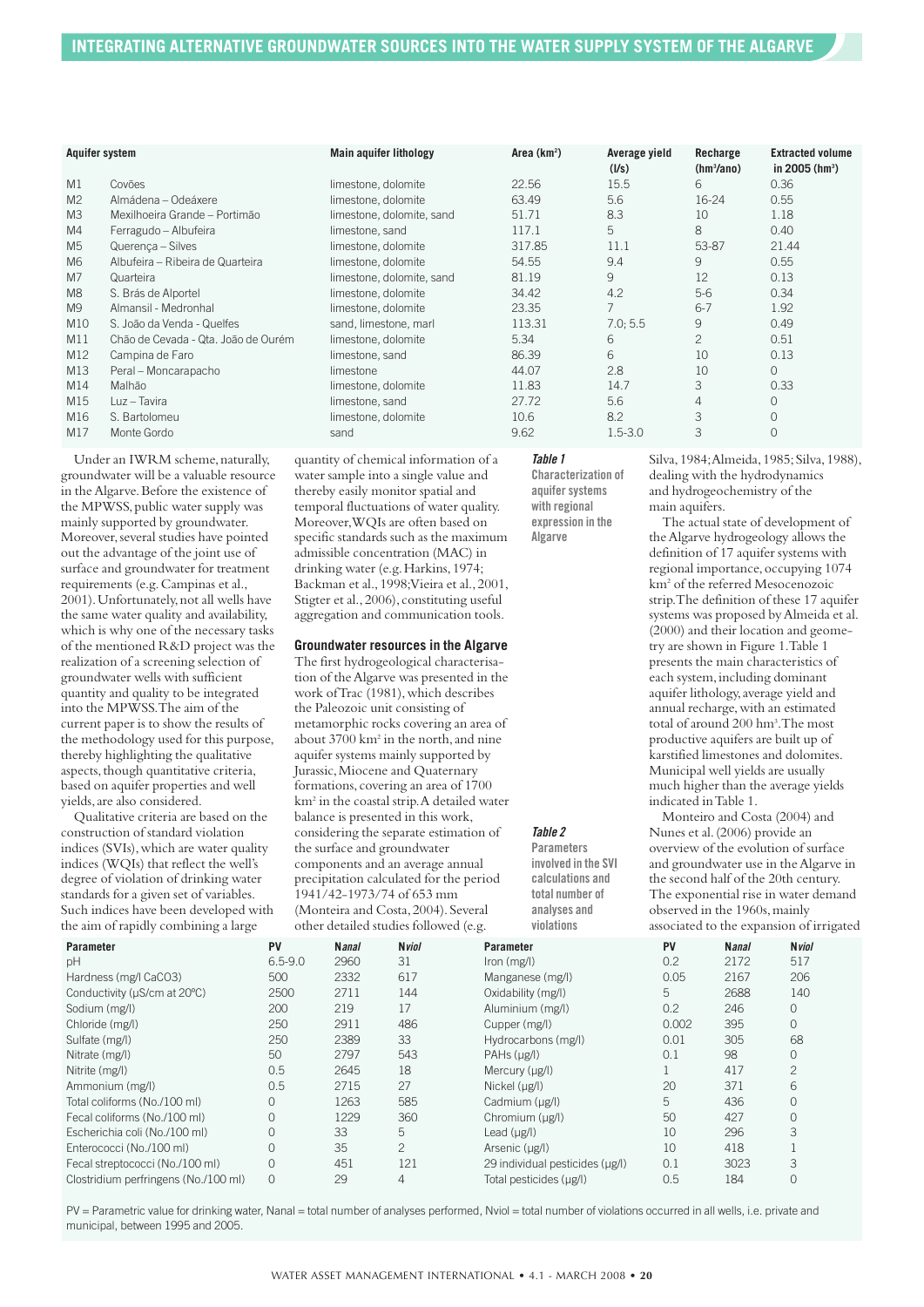agriculture and the growth of tourism, was satisfied thanks to the introduction of drilling technologies that allowed the construction of thousands of boreholes in the region.These were implanted without adequate regional planning and were not supported by the existing knowledge of the region's hydrogeology.Until the end of the 20th century public water supply was locally and independently dimensioned by each of the 16 municipalities and mostly supported by groundwater.

#### *Figure 1*

**Location of the municipal wells and aquifer systems with regional expression in the Algarve; also shown are the main rivers and surface water reservoirs and the municipal borders and capitals**



The location of the municipal wells obtained from the National Inventory ofWater andWastewater Distribution Systems of 2002 (INSAAR, 2002), is shown in Figure 1.

The efforts to abandon groundwater as a source for public water supply started in 1998, after a large investment in new infrastructures (Funcho, Odeleite dams;water treatment plants, regional distribution system) and in the rehabilitation of others ones (Beliche and Bravura dams).Due to these investments,in 2002 already 83% (57.7 hm<sup>3</sup>) of the total public water supply originated from surface water,as illustrated in Figure 2.The remaining  $17\%$  (11.9 hm<sup>3</sup>) continued to be supplied by municipal wells in those areas where the MPWSS was not operational (Figure 1).The major benefits of the use of surface water were felt in water quality and its control,which is much easier in a MPWSS than for a large number of wells operated by the municipalities.

The severe drought that occurred in 2004 and 2005 caused the complete depletion of the reservoirs in the Western Algarve, the Regional Water Utility (AdA) decided to drill 'emergency wells'in the aquifer system of Silves-Querença,the largest and most productive aquifer system. Despite the additional 11 hm<sup>3</sup> supplied by this aquifer, the water demand could not be met by the MPWSS and formerly abandoned municipal wells had to be reactivated (their location is shown in Figure 1).In total,42% of public water supply was supported by groundwater in 2005 (Figure 2).

As claimed by Monteiro and Costa (2004), three periods can be defined in the chronology of public water supply

in theAlgarve region:(1) a past period in which public water supply was almost entirely supported by groundwater;(2) a present period characterized by large investments in replacing groundwater by surface waters from dams and (3) a future period where the prevailing hydrological conditions and the conflicts between users will force the administration to define an integrated management scheme to guarantee the public water supply at basin scale.

#### **Methods**

The screening selection of groundwater wells for integration into the MPWSS is based both on quantitative and qualitative criteria. The emphasis in this paper is laid on the qualitative analysis, but quantitative criteria were also applied.For this purpose, the overall characteristics of the regional aquifer systems in the Algarve were studied based on published reports (e.g.Silva,1984; Silva,1988;Almeida et al.,2000) and well yields were analyzed individually when available, partly based on a previous study of Hidroprojecto (2005).In a first phase the minimum well yield considered viable for the MPWSS was 15 l/s,a criterion met by



**Surface and groundwater contributionsto public watersupply in 2002 (left) and 2005 (right); AdA = Águas do Algarve, Regional Water Utility; all other namesrefer to surface water reservoirs**

*Figure 2*

73% of the wells with known yields. Subsequently,a second group of wells with lower yield was included, in order to see whether or not they satisfied the qualitative criteria.Despite a lower yield, these wells could still prove to be valuable for the MPWSS, depending on their location and on the aquifer properties.Average well yield of the two groups separated by the well yield criterion is 30 l/s and 10 l/s, respectively.

The qualitative analysis is based on chemical analyses performed in the decade 1995-2005 for the city councils and by the *Direcção Regional doAmbiente e Ordenamento doTerritório doAlgarve (DRAOT-Alg),* currently integrated

$$
SVI_{i(j_1, j_2, \dots, j_p, t_0 - t_u)} = \frac{N_{i, viol(j_1, j_2, \dots, j_p, t_0 - t_u)}}{N_{i, anal(j_1, j_2, \dots, j_p, t_0 - t_u)}}
$$

into the *Comissão de Coordenação e Desenvolvimento Regional doAlgarve (CCDR-Alg*).A total of 215 wells were included in the present study,110 of which are municipal wells drilled for public water supply.The others are

private wells inserted into the *DRAOT-Alg* monitoring network, drilled mostly for the purpose of irrigation and domestic water consumption.These are included in the study to provide a regionally more complete overview of groundwater quality in theAlgarve. Based on all the available analyses,a standard violation index (SVI) was calculated for each well,for different sets of variables, based on the associated drinking water standards, represented by the parametric values (PVs) of the EU DrinkingWater Directive (98/83/CE).The SVI is calculated in the following way:

Where SVI*<sup>i</sup>* is the standard violation index of observation point (well)  $i, j_1$  is the first variable of the set,  $j_2$  the second variable, etc.,  $t_0$  the date of the first analysis considered,*tu* the date of the last analysis considered,N*i,viol* the number of violations that occurred and N*i,anal* the total number of analyses performed, for all the involved variables (*j*1,*j*2,…) during time interval *t*0-*ti* at well *i*.The SVI varies between 0 and 1,i.e.between 0% and 100% of drinking water standard violations. The calculation algorithm was developed in such a way that the SVI*<sup>i</sup>* is not calculated when records of one of the involved variables are lacking.Table 2 lists the parameters that were included in the index calculations. Five different SVIs were developed, based on different sets of variables,as shown inTable 3.

The first index, SVI<sub>Tot</sub>, includes all the parameters ofTable 2 and was created with the aim to provide a general overview of the total number of analyses performed between 1995 and 2005 and the total number of violations occurred. SVIToxic is based on toxic substances and includes the bottom nine parameters of right column ofTable 2.Any violation revealed by this index results in the exclusion of the corresponding well for drinking water purposes and should be analyzed in more detail.Fortunately, only very few violations are detected.

SVI<sub>Microbiol</sub> is an indicator for microbiological contamination and the type and/or level of disinfection required during water treatment.In fact, groundwater used for drinking purposes in the region is only treated by disinfection,usually chlorination.As microbiological contamination of groundwater is frequent, it is perhaps more useful to indicate the degree of contamination.Council Directive 75/440/EEC concerning the quality required of surface water intended for the abstraction of drinking water, defines three categories of water treatment (A1,A2,A3) from simple physical treatment and disinfection to intensive physical and chemical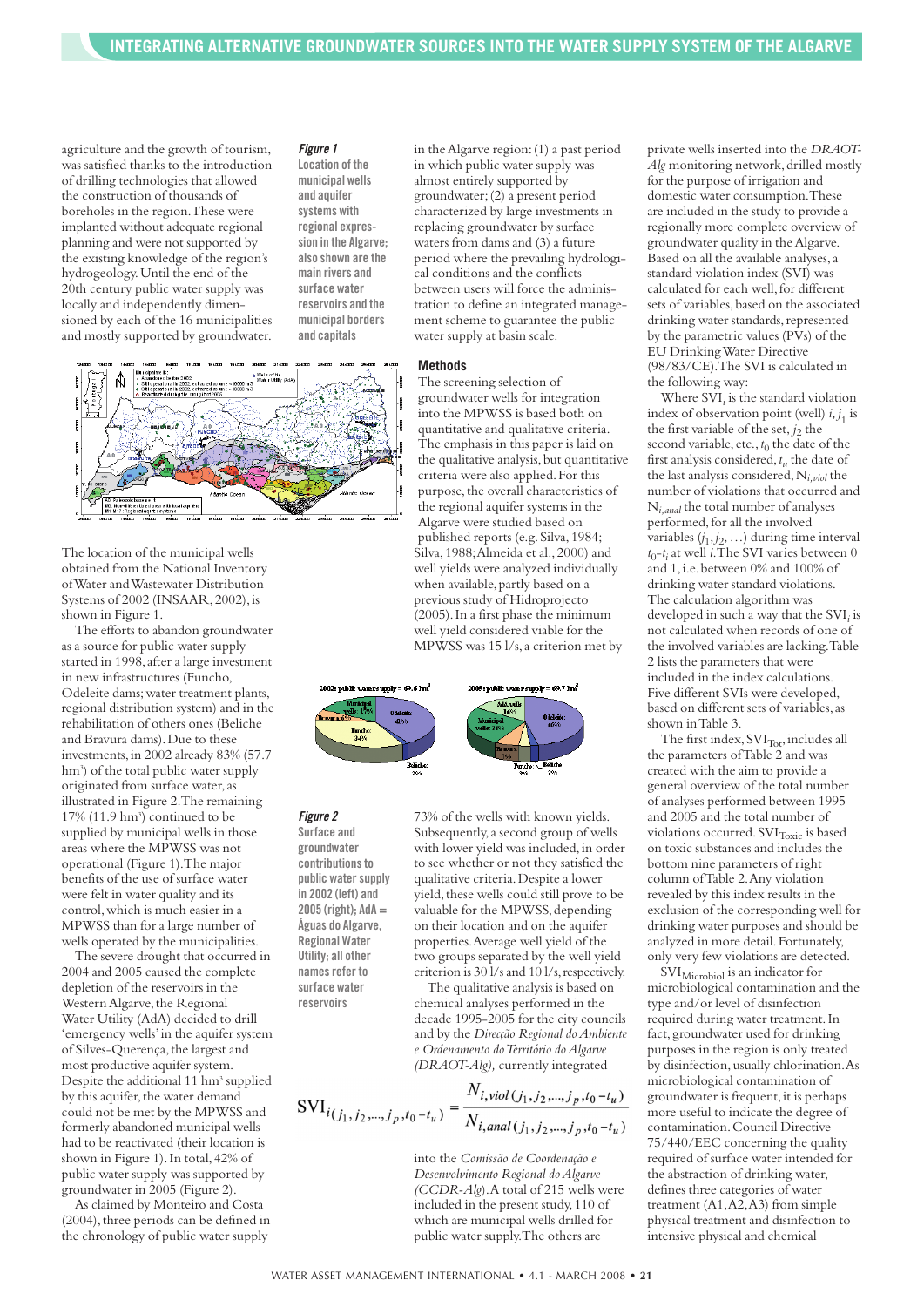treatment.The same classes may also apply for groundwater, as Portuguese legislation indicates that groundwater intended for the abstraction of drinking water should at least satisfy the maximum recommended concentrations (MRC) for surface waters and maximum admissible concentrations (MAC) of treatment classA1.Table 4 presents the MRC established for three microbiological parameters for each treatment class. Although not entirely correct,analyses of *Escherichia coli* and enterococci were considered together with those of fecal streptococci.The table also indicates the percentage of groundwater samples belonging to each class.

The  $S\tilde{V}I_{NO3,Cl}$  combines two parameters that have several aspects in common. First of all, both contaminants are typical indicators of a disturbance of the natural state of groundwater,often due to human activities.For instance,agricultural practices have a large impact on both parameters in the region, due to excess fertilization and groundwater extraction for irrigation (e.g.Stigter et al.,2006).Second,neither nitrate nor chloride is removed from water in conventional treatment plants such as those that exist in the Algarve. The reason is that treatment is designed for surface water,which rarely contains high concentrations of these parameters.Therefore, violations of the MAC in principle impair the use of the well for drinking water, though groundwater may be mixed with surface water to obtain acceptable levels for public supply.Nitrate in drinking water is generally considered to constitute a health hazard for babies and young infants.Its toxicity is mainly attributable to the reduction to nitrite and associated to methaemoglobinemia (WHO,1996).However,several recent studies question the importance of nitrate in drinking water as a risk factor for methemoglobinemia (e.g. L'hirondel and L'hirondel, 2002; Addiscott,2006).Chloride is an indicator of salinity,which in high concentrations can give rise to bad taste and is indirectly associated with hypertension.

In the case of  $\text{SVI}_{\text{Fe},\text{Mn}}$ , the index indicates the need of iron and manganese removal from groundwater for public supply,increasing the treatment costs.When oxidation to iron (III) and manganese (IV) states occur,precipitates are formed that provide the water a dark, turbid aspect. Both parameters are treated at water treatment plants, though they can form stable complexes with humic substances in water that can be more resistant to oxidation.As far as is known, there are no health problems

related to iron and manganese for humans, but their presence in public water supplies can create serious problems. In distribution systems, they can cause difficulties by supporting the growth of iron bacteria,whereas during domestic use, they interfere with laundering operations,impart objectionable stains to plumbing

#### *Figure 3*

*Figure 4* **Spatial distribution of recommended treatment classfor municipal wells (white background) and private wellsin the main aquifer systems of the Algarve, regarding the highest observed level of microbiological contamination**

**Spatial distribution of SVI NO3,Cl for municipal wells (white background) and private wellsin the main aquifer systems of the Algarve**



fixtures and impart a taste to water (for iron) detectable at very low concentrations (Sawyer et al.,2003).

High values of hardness in water supplies may also affect its acceptability to the consumer in terms of taste and scale deposition (WHO, 1996), and result in the use of higher amounts of laundry detergents.Groundwater in the region naturally acquires high levels of hardness,since the most important aquifers are supported by carbonate rocks.Table 5 presents the classification of hardness according to Sawyer et al. (2003) and the percentage of



groundwater samples that falls in each class.Almost 90% of sampled groundwater is classified as very hard, whereas 27% exceed the former EU MAC.No PV is defined for hardness or any of its derivatives in the current EU DrinkingWater Directive.

*Figure 5* **Spatial distribution**

At a first stage, very strict criteria were defined for the selection of the municipal wells with potential to be





integrated into the MPWSS:i) all samples of the well belong to classA1 of required microbiological treatment and ii)  $SVI_{\text{toxic}}$ ,  $SVI_{\text{NO3},Cl}$  and  $\text{SVI}_{\text{Fe},\text{Mn}}$  are equal to 0, i.e. no violations are observed.In other words, the wells selected based on these criteria,only required disinfection before obtaining the status of completely potable and acceptable for public water supply. However, not many wells satisfy these criteria,mainly due to high iron and manganese

concentrations and microbiological contamination of groundwater. Therefore, the criterion level for SVI<sub>Fe,Mn</sub> was increased to 0.25, which meant that wells with a maximum of one PV violation in every four iron or manganese analyses where accepted for public water supply.A careful study of the individual data revealed that half of the wells selected on this criterion, have a  $\text{SVI}_{\text{Fe-Mn}}$  below 0.1, i.e. less than one violation in ten analyses.The reason of loosening the SVI<sub>Fe,Mn</sub> criterion is twofold.First, elevated concentrations in groundwater are caused by natural rather than human factors.Second, concentrations are reduced during conventional water treatment.The hypothesis of loosening the criterion for  $SVI<sub>NO3,Cl</sub>$  was initially also considered, but later on rejected,based on the same reasoning used for  $\text{SVI}_{\text{Fe},\text{Mn}}$ , with opposing conclusions.High concentrations of nitrate and chlorine are due to human impact in the majority of cases, whereas their removal during conven-

tional water treatment does not occur.

#### **Results and discussion**

The spatial distribution of  $SVI<sub>NO3,Cl</sub>$ in the main aquifer systems of the Algarve is shown in Figure 3,both for municipal and private wells that are integrated in the monitoring network of DRAOT-Alg.Since only municipal wells with zero index values are considered for integration into the MPWSS, the map already provides a good overview of the aquifer systems that are most interesting from a qualitative point of view.The highest index scores (worst water quality) are observed in the coastal aquifers M6 (Albufeira – Ribeira de Quarteira), M12 (Campina de Faro) and M15 (Luz –Tavira).A more detailed data analysis reveals that the in aquifer M6,mostly municipal wells are affected,and that chloride,i.e.salinity is the dominating factor influencing the  $\text{SVI}_{\text{NO3},\text{Cl}}$ . This proves that groundwater extraction has led to saltwater intrusion, with seawater as the most likely source, though natural sources (i.e. connate water, evaporate dissolution) may not be excluded without a detailed hydrogeochemical study.The same phenomenon explains the higher scores for the wells in the southern sector of aquifer system M3 (Albufeira – Ribeira de Quarteira) and the eastern sector of aquifer system M2 (Almádena – Odeáxere).On the contrary,wells in aquifers M12 and M15 are mostly private and their high scores related to both nitrate and chloride.The principal diffuse source of nitrate is the use of mineral fertilizers in agriculture.In addition, irrigation with locally extracted groundwater induces a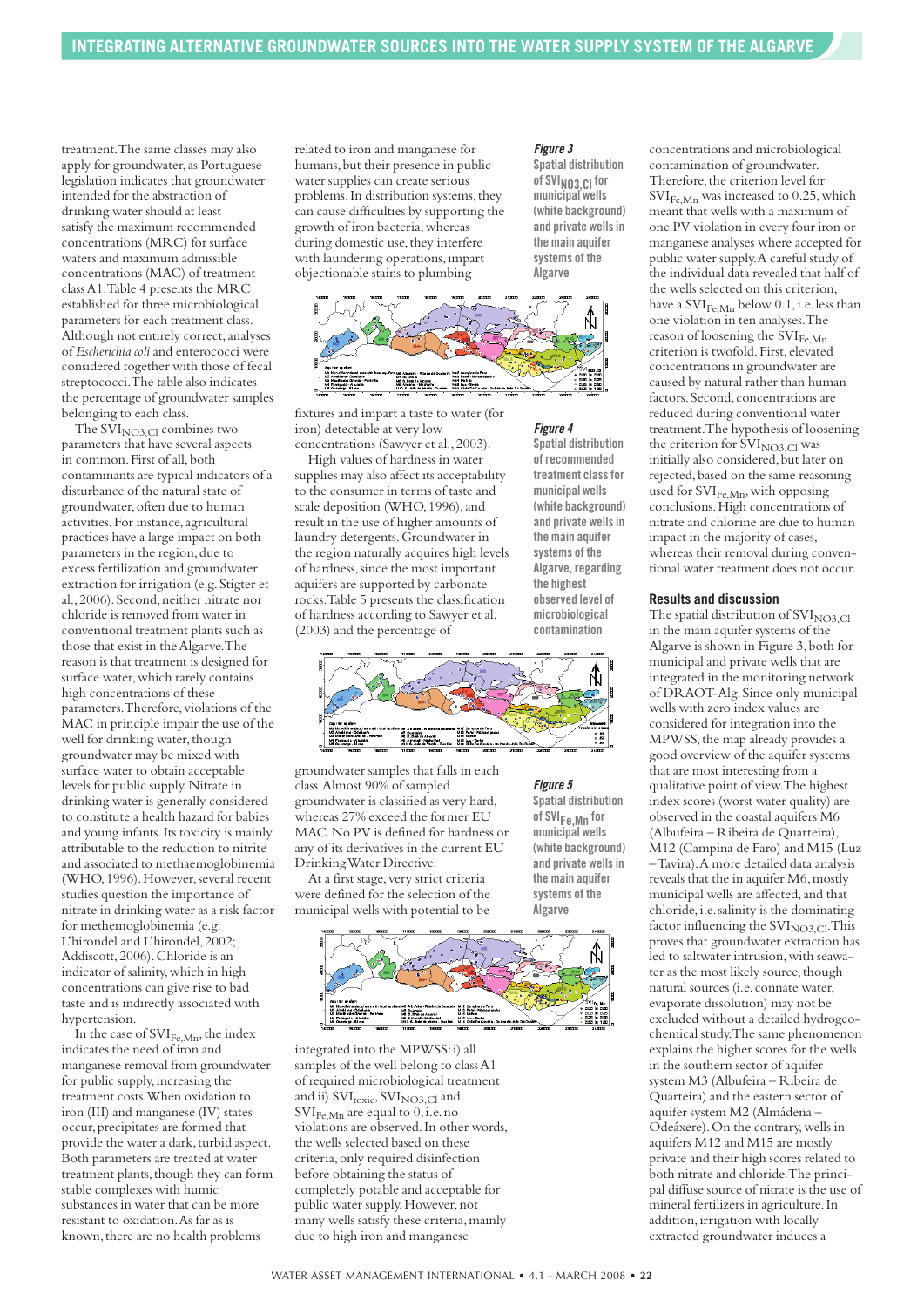| <b>Standard Violation Index</b> | <b>Definition</b>          | t0-tu     | <b>Nanal</b> | <b>Nviol</b> | $%$ viol |
|---------------------------------|----------------------------|-----------|--------------|--------------|----------|
| <b>SVIAII</b>                   | All parameters             | 1995-2005 | 38362        | 3939         | 10.3%    |
| <b>SVIToxic</b>                 | Toxic parameters           | 1995-2005 | 5670         | 15           | 0.3%     |
| SVIMicrobiol                    | Microbiological parameters | 1995-2005 | 3040         | 1077         | 35.4%    |
| SVINO3.CL                       | Nitrate and Chloride       | 1995-2005 | 5708         | 1029         | 18.0%    |
| SVIFe, Mn                       | Iron and Manganese         | 1995-2005 | 4339         | 723          | 16.7%    |

groundwater cycle that gradually increases the nitrate concentrations along with the overall groundwater salinity, especially in semi-arid regions such as the Algarve. The problem has been officially recognized for both aquifer systems,as they include the only two nitrate vulnerable zones designated in theAlgarve in compliance with the Nitrates Directive 91/676/EEC.The lowest SVI<sub>NO3,Cl</sub> scores (best water quality) are found in aquifer systems M5 (Querença – Silves), except for its westernmost sector,M9 (Almansil – Medronhal), M14 (Malhão), the western sector of M2 and the northern sector of M3.

*Table 3* **Definition of**

**Standard Violation Indexes(SVIs) used in the present study**  in the region's groundwater, presented in Figure 5,appears to be rather irregular.Many aquifer systems present a large range of index scores.The concentration of iron and manganese in groundwater is mainly influenced by aquifer lithology and redox conditions, as both elements are common constituents of anoxic groundwater (Appelo and Postma,1994).Consequently, a negative correlation is observed with nitrate concentrations,which is partly revealed when comparing Figure 5 to Figure 3, for instance, in the western sector of aquifer system M12. Based on the calculated index scores,

the wells were distributed among six

| Parameter                          | <b>Treatment class A1</b> |                  | <b>Treatment class A2</b> |                  | <b>Treatment class A3</b> |                  |
|------------------------------------|---------------------------|------------------|---------------------------|------------------|---------------------------|------------------|
|                                    | <b>MRC</b>                | <b>Frequency</b> | <b>MRC</b>                | <b>Frequency</b> | MRC                       | <b>Frequency</b> |
| Total coliforms (No./100 ml)       | 50                        | 81 2%            | 5000                      | 16.8%            | 50000 2.0%                |                  |
| Fecal coliforms (No./100 ml)       | 20                        | 88.3%            | 2000                      | 11.0%            | 20000 0.7%                |                  |
| Fecal streptococci (No./100 ml) 20 |                           | 89.4%            | 1000                      | 98%              | 10000 0.8%                |                  |

*Table 4* **Maximum recommended concentrations(MRC) of treatment classes defined forsurface water intended for the abstraction of drinking water and frequency of occurrence in groundwater samples**

*Table 5* **Hardness classes (Sawyer et al., 2003) and frequency of occurrence in groundwater samples**

All these are carbonate aquifers, with high recharge rates and groundwater velocities,and often located more inland,protected from seawater intrusion.

Leaching of domestic effluents can be an important point source of nitrogen in areas outside the larger cities,where wastewater drainage systems are absent.Septic tanks are not always used as an alternative and when they do exist, they may be poorly constructed or maintained.This is clearly revealed in the map of Figure 4, which depicts the spatial distribution of recommended treatment class for the wells, regarding the highest observed level of microbiological contamination.Many of the wells in aquifers M12 and M15 belong to class A2 or evenA3.This fact has provoked a long and still ongoing debate between the Ministries ofAgriculture and Environment as to the origin of nitrate in groundwater.Of the municipal wells 80% reveal some degree of microbiological contamination, but only 30% have shown concentrations above the MRC of treatment classA1. Contamination is mostly of domestic origin,though some intensive and extensive livestock farming is practiced in small areas of the Algarve.

The spatial distribution of SVIFe,Mn

| Class         | Hardness (mg/l) | <b>Hardness degree</b> | Sample frequency |
|---------------|-----------------|------------------------|------------------|
|               | $0 - 75$        | Soft                   | 2.1%             |
| $\mathcal{P}$ | 75-150          | Moderately hard        | 3.5%             |
| $\mathcal{B}$ | 150-300         | Hard                   | 7.2%             |
|               | 300-500         | Very hard              | 60.8%            |
| $5*$          | > 500           | Above MAC              | 26.5%            |
|               |                 |                        |                  |

quality classes,as illustrated in Figure 6. The first class represents the highest quality and includes wells extracting groundwater that after a basic disinfection (classA1) are ready to be used for drinking water purposes.

Wells of the second and third class only require additional iron and manganese removal (SVI $_{Fe, Mn}$  >0.25) or disinfection (classA2 andA3), respectively,whereas wells of class four require both.Hence,wells of classes 2,3 and 4 can all be used in the MPWSS as long as extracted groundwater is previously diverted to water treatment plants or receives the required treatment *in situ*.The costs involved in the latter scenario are currently being studied.Finally the last two classes include wells that are not considered for drinking water, either due to the presence of nitrate and chloride (class 5) or toxic substances (class'0').

It should be referred that the presence of toxic substances, which involve lead, arsenic, nickel, mercury and pesticides, was only detected in 15 samples and never more than once in the same well,with one exception, where lead was found twice in the same well in a short period of time. Nickel was found in six samples, but only on two different dates, whereas mercury was found in two samples on the same date.Though a more detailed study is required, the low number of samples most likely indicates the occurrence of local accidental spills, without any long-term consequences. In fact, three municipal wells with a

 $\text{SVI}_\text{toxic} \geq 0$  and therefore not considered for public supply in this study,are currently still operational, located in the largest aquifer system (M5) and with a total well yield of 111 l/s.

The private wells were included in this study in order to provide a more complete overview of groundwater quality in the region.They present an overall lower groundwater quality, mainly attributable to high  $SVI<sub>NO3,Cl</sub>$ scores (Figure 6), which is a logical consequence of their location and purpose (irrigation).For the MPWSS only municipal wells should be considered. Figure 7 indicates the cumulative well yield attributable to the four quality classes that permit the use for drinking water and hence integration into the MPWSS,after the necessary treatment measures referred for each class.The wells were further subdivided according to the quantitative criterion level of 15 l/s. For the sake of a better comprehension of the total well yields, these are compared to the average public water demand in the region (2000 l/s).

It can be observed that based solely on the current screening selection procedure (i.e.not considering other aspects, such as sustainable yield, infrastructure, etc.) 1000 l/s or 50% of the average public water demand could be obtained from groundwater after disinfection,whereas an additional 600 l/s could be included after iron and manganese removal and additional disinfection.These values are somewhat lower than initially presented, mainly because some wells with low non-zero  $SVI<sub>NO3</sub>$  cl values formerly considered, have now been excluded.On the other hand, total yield is higher when considering the referred active wells with  $\lim_{\text{non-zero}}$  SVI<sub>toxic</sub> scores.

Figure 8 shows the location of the selected wells, thereby also indicating the most important aquifers to be considered for public water supply, namely M2, M3 (northern sector), M5, M8,M9 and M14.It was already seen that M5 is by far the largest, most productive and hence most important aquifer system in the region,supplying 76% of the groundwater volume and 31% of the total water volume for public supply in 2005 (Table 1). Though the other mentioned aquifers are of a much smaller dimension, they can be extremely useful.For instance, groundwater of aquifer M14 and the northern sector of aquifer M3 could be diverted to the nearby located treatment plants, where they could be mixed with surface water prior to treatment.The typical natural characteristics of groundwater, such as high degree of hardness and low turbidity, makes it extremely advantageous for